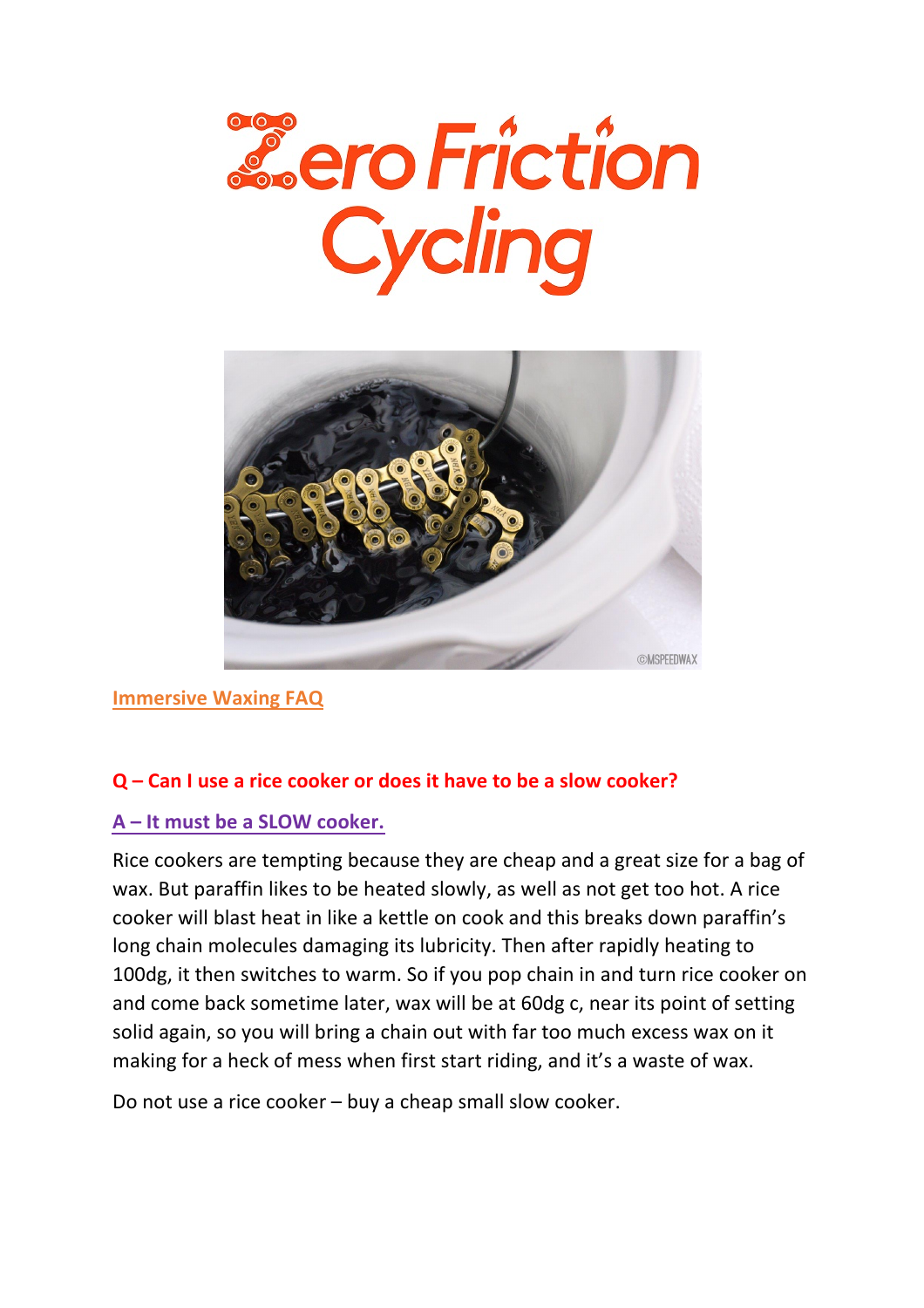#### **Q – What slow cooker do you recommend?**

A) Currently the two best options in australia are the Adesso 1.5 litre from Woolworths for \$16 – perfect size for a bag of wax, or Kmart have a lamb shanks 3 litre for \$25. I recommend only going up to about 3 / 3.5 litres max or you will get a very low fill level for a bag of wax that may not cover the chain after a fairly short number of Re-waxes. A smaller pot will ensure chain coverage for the recommended number of waxes.

#### **Q – Can I use an instant pot, what is an instant pot?**

A) In Australia an instant pot is also known as a multi function cooker. Multi function cookers will have options like rice, steam, broil, desserts, soup, slow cook and more.

Instant pots / Multi cookers are perfectly fine as long as you choose the slow cook function as then they will not blast heat in. They tend to heat up much more quickly than a slow cooker still, but not so fast that they damage the wax. They also often give you the ability to set temperature, so you can just set temp to 90dg c, and it doesn't matter on what ambient temp is or wax fill level, wax will get to 90dg and stay at 90dg.

So – these are great – but cost a lot more than a \$16 slow cooker – so decide if popping a chain on top of wax and turning as switch from off to low and coming back in 45 mins to an hour, or whenever after that is somehow going to be a problem, or if you really need to return after just 10 minutes for some reason re should you spend the extra.

#### **Q) Is it ok to do on pot on my stove with a thermometer?**

A) Ok will put aside the Silca Sous vide bag for their wax for a moment, for mspeedwax or any other wax, do not use stove top, bbq, microwave, your oven, camping stove, pressure cooker, tokomak fusion reactor, flux capacitor, anti matter drive or any other method of heating wax.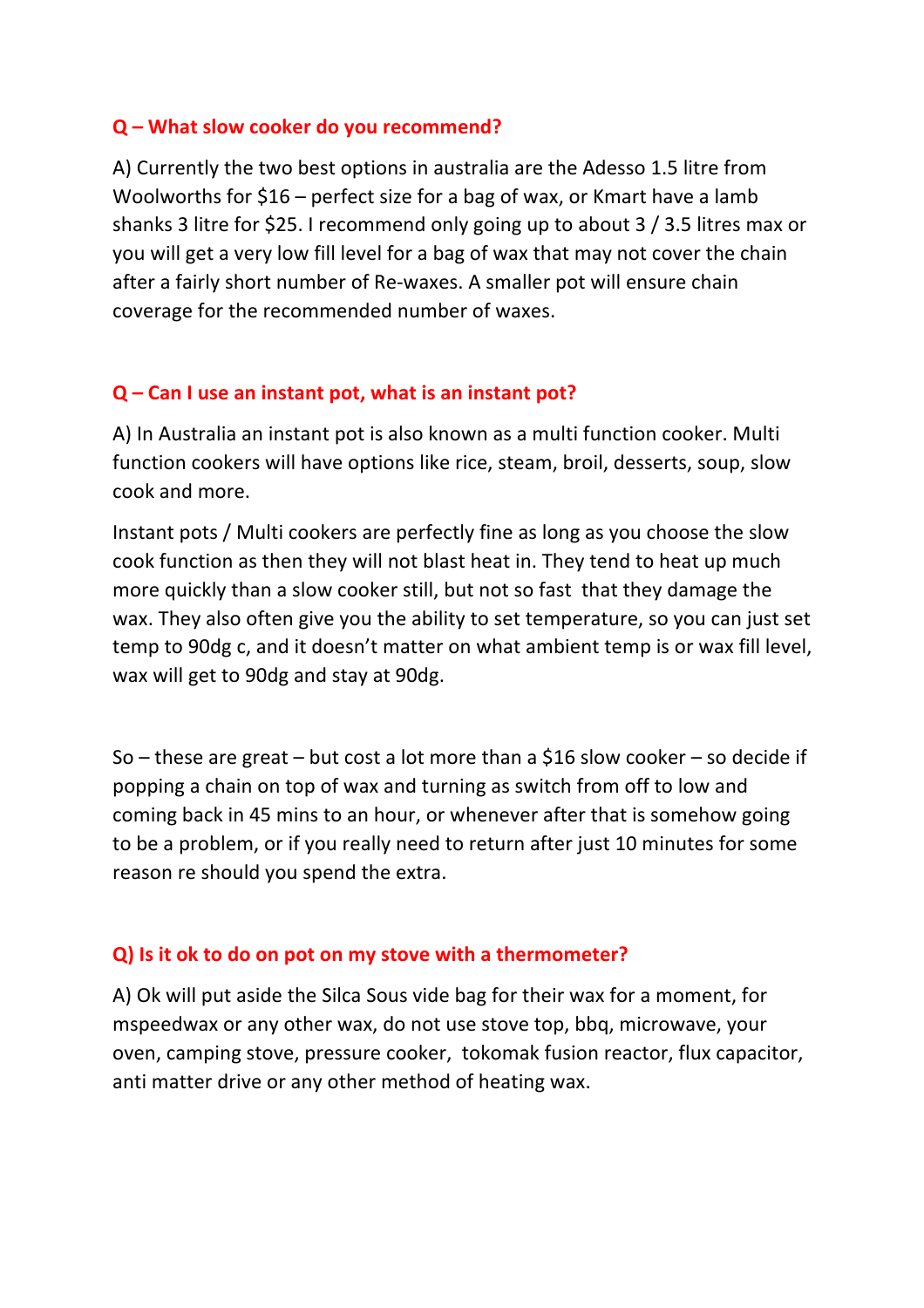Aside from very poor temperature control, possible naked flames and possibly reaching paraffin base temperatures flash point – it is these methods where waxing goes wrong.

Slow cooker, on low, lid off – you simply cannot damage wax, cause a fire or do anything more dangerous than boiling your kettle – in fact boiling your kettle is more dangerous as the water will be hotter than your wax.

### **Q) What about silca's sous vide bag?**

A) Yes silca released hot melt with a funky sous vide bag so you can put bag in a pot on stove and heat water to melt wax.

That's fine as water can only get to 100 degree's.

But…

ZFC recommendation is slow cooker, on low, lid off.

If you forget about your wax and go to bed, all is perfectly fine next morning. You can forget about it and go on holidays for a year, and all will be perfectly fine.

If your forget your wax and water boils dry, you will have a melt bag, and a problem. If it reaches wax flash point temp (circa 180dg c) – you will have a more exciting problem.

Also – it is more difficult to get a good swishing in the sous vide bag vs in a slow cooker pot to get the friction modifiers evenly distributed through the wax vs more sitting down the bottom.

Sous vide bag can be handy for some indeed – apartment living and no room to buy another appliance, away trips re waxing can be easier packing your bag vs a slow cooker pot. Those who are going the ultimate race prep with a good ultrasonic with temp control for their race chains – more on this on another video – again the sous vide bag can be super handy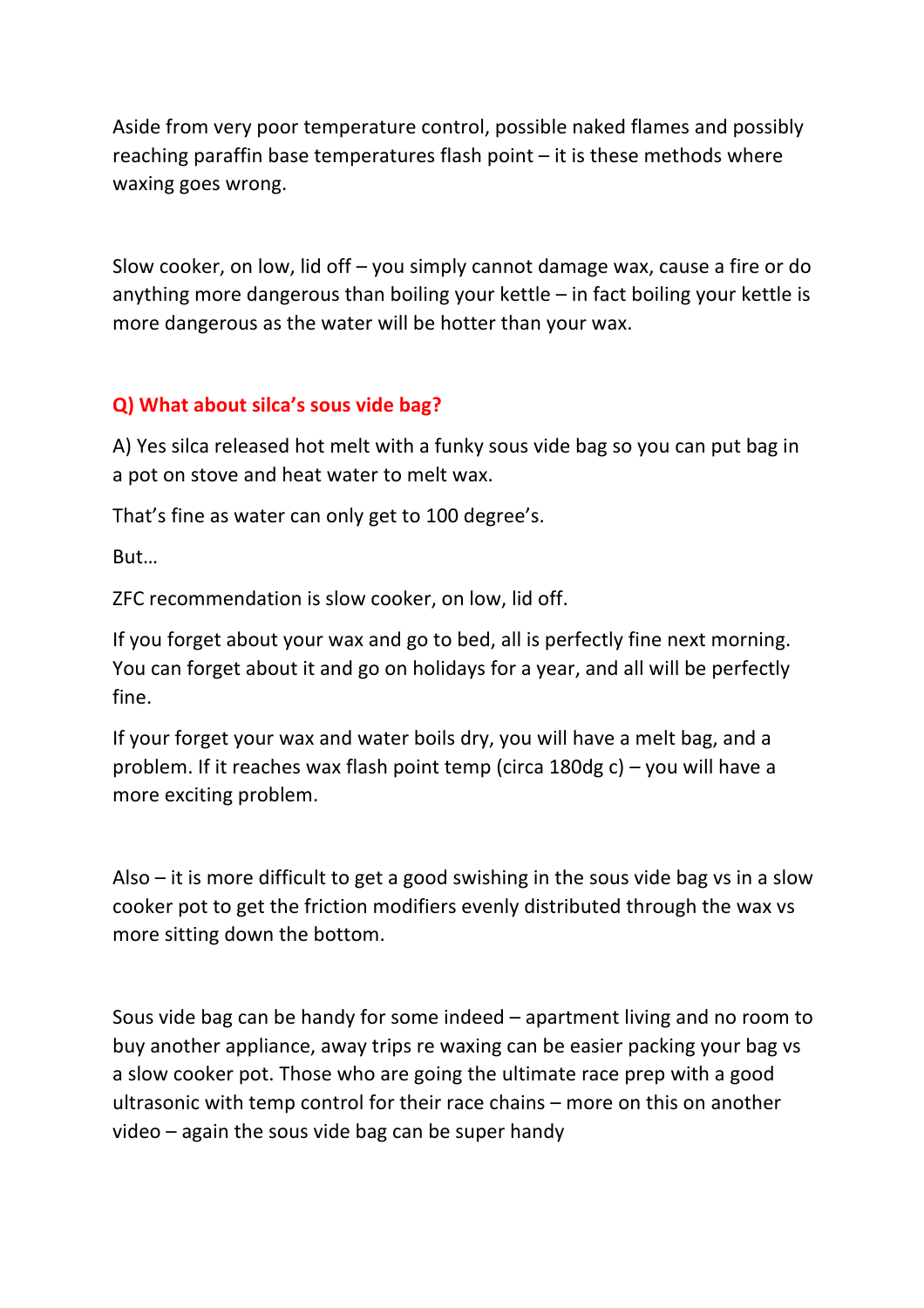In general though for I think most  $-$  a \$16 slow cooker, pour bag in, swish like a pro, and on low with lid off, you will never ever have damaged wax or any possible issue, it is fool proof / forget proof – people do go to bed forgetting about their re-wax – I like the impossible to go wrong options overall

#### **Q) How accurate do I need to be with my wax temp?**

A) Not very. You do not need a thermometer. Whilst recommended perfect temp is basically 90dg Celsius, realistically you will do a perfectly fine waxing anywhere between 70 and 100dg, so that's a pretty wide and easy temp range to hit.

## **Q) Do I need to pre melt the wax?**

A) No. In fact it is best to put chain on wax then turn pot on. As wax melts and heats up, your chain heats up, previous wax coating will melt off, and then when you come back when wax is melted you can just swish and hang.

Some have gone wrong by pre melting, putting chain in and swishing and then removing and hanging to set. Chain has not had time to heat up and old coating melt off so this leads to a very poor re-wax. If you have pre melted wax, leave chain in there for at least 5 to 10 mins for it to get up to same temp as wax and old coating melted off.

## **Q) Should I put the full bag in or just half a bag?**

A) Personally I think it is a bit of 6 of one half dozen of the other. I have not been able to track a tangible benefit for one vs the other. Half a bag you change wax twice as often to fresh wax, but the wax contaminated twice as fast. Personally I just go the full bag, and simply re-waxing erring on side of early vs pushing treatment lifespans – you will get astounding parts longevity.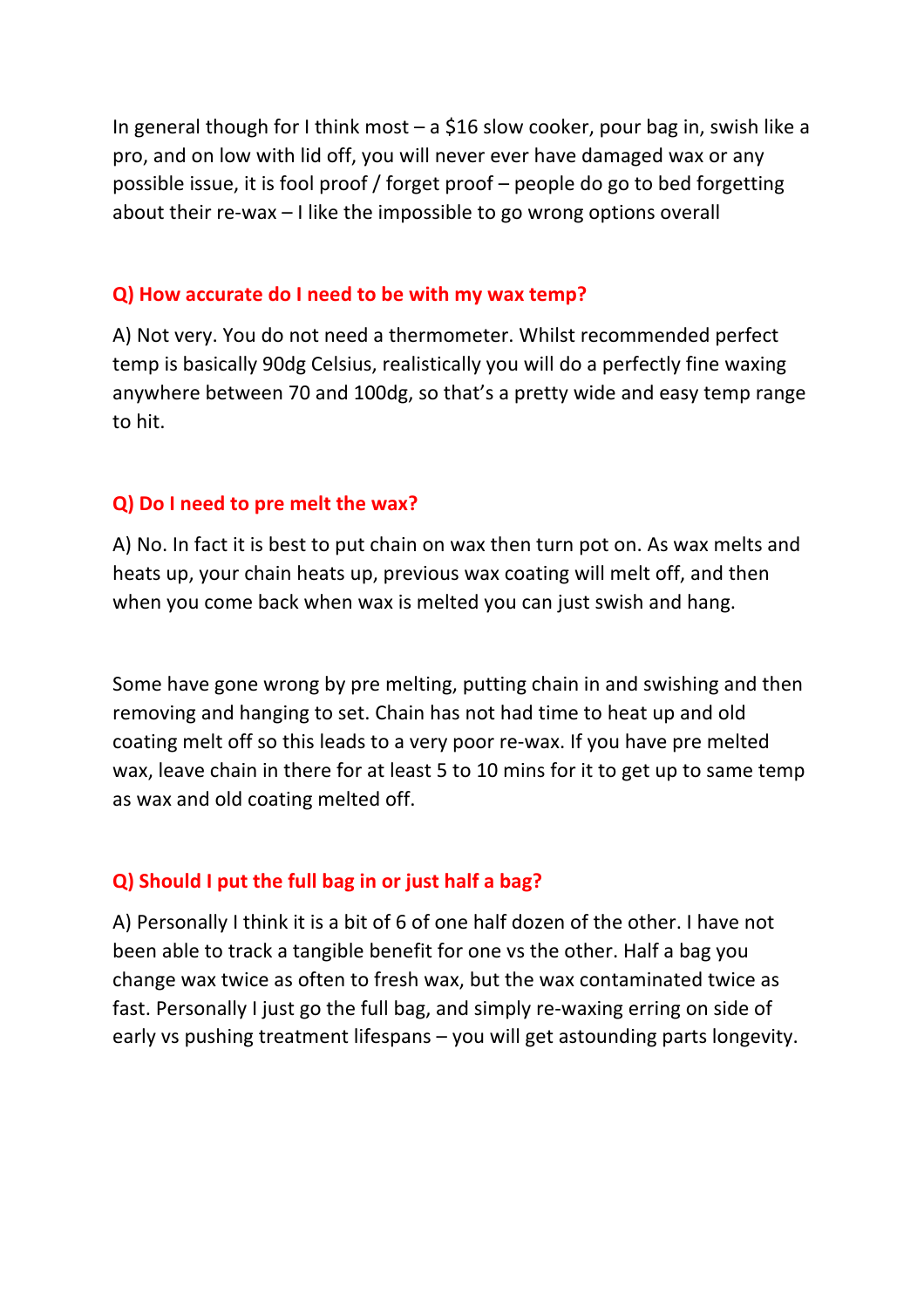### **Q) How long will a bag of Mspeedwax / Silca Hot melt last?**

A) ZFC recommends to re-wax by around 300kms (road) and to change wax by 30 re waxes so you should get approx. 8000 to 10,000km per bag . If you rewax more frequently to take advantage of the stupendous longevity benefits this brings – you can increase number of re-waxes per bag as long as your fill level in pot allows for it. When you re-wax more frequently less airborne dust will have penetrated, so you don't have to change by 30 re-waxes, you can use km's (approx. 8000 to 10,000km) still as your guide re when to change to a fresh bag. So if you re-wax every 200km – go 40 re-waxes easy etc.

For off road – it is hard to give a km's or hours guide as the conditions are much more variable. Stereotypically in good dry conditions that are not super dusty – you should get 8hrs per treatment, so 30 re waxes x 8 hrs = 240 hrs – call it 250hrs – which is about same as 5 x 50hr suspension services – so a long time. Again – erring on re-waxing more often has enormous benefits overall.

# **Q) I have read about two pot system – do you strongly recommend this? How much difference does it make?**

A) Over the years and over 100,000km of personal immersive waxing experience and both field testing with many riders and control testing, I have become much more of an advocate of re-waxing early – which in some cases means a two chain on rotation system – as having overall a much greater benefit vs two pot system.

What is the two pot system – basically you put chain in pot 1, swish, move to pot 2, same – and pot 1 has flushed out contamination from old coating, pot 2 leaves a cleaner coating.

But of course over time, pot 1 will get less amazing, and so you are swishing in less amazing wax. It is kinda like diluting the contamination into 2 bags vs one bag, but getting the worst out into first pot to try to keep second pot cleaner. It is better than one pot, but…. Vs re-waxing early and therefore if necessary having two chains on rotation vs going two pot system, the two chain system /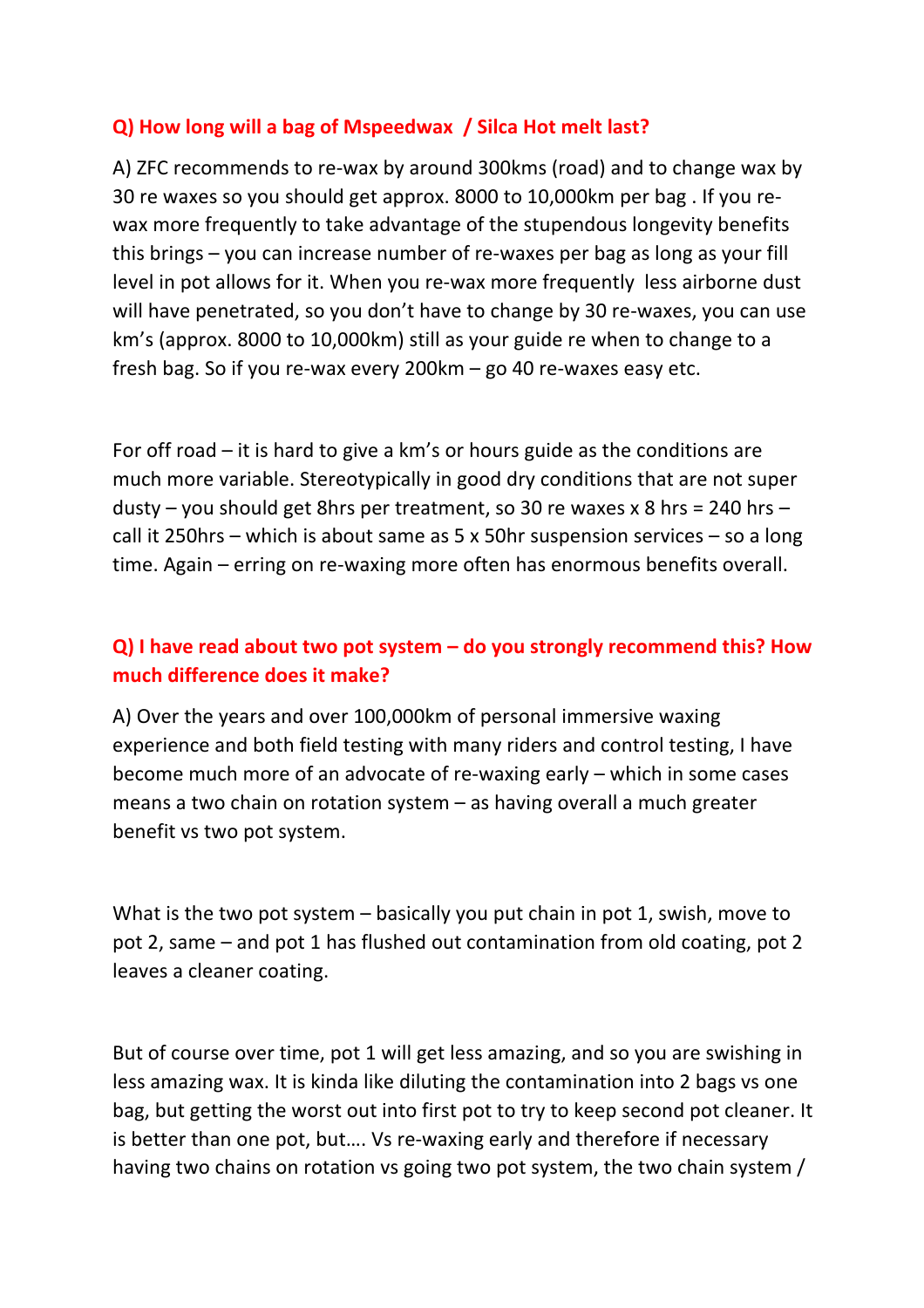re-wax early delivers very large, easily tracked, much greater chain and parts longevity vs two pot system, so this is recommended over the two pot system.

However – there is a way to do two pot system like a boss, which I will demonstrate at end of this FAQ video.

Basically pot 1 needs a little bit of raised mesh for chain to sit on. This way the old coating melts off and any contamination will settle to the bottom of wax pot. You do not swish, but after melted, gently remove chain and move it to pot 2. This keeps pot 2 wax super clean.

Doing the two pot system like a boss you can double the number of re-waxes from a bag of wax before worrying re it becoming too contaminated, because when you have done your 30 rewax's, pot 2 wax moves over to become pot 1 wax, fresh bag into pot 2. But that has pot 2 bag seeing 30 re-waxes in pot 2, and then 30 re-waxes in pot one  $-$  so it has merit  $-$  but it definitely works best to ensure contamination gets out of chain and at bottom of pot 1 vs swishing and mixing it around as part of the wax.

This is demonstrated on ZFC you tube vid – if not yet on ZFC channel at time of reading this it will be soon.

#### **Q) What is the rewax early / two chain on rotation system?**

A) Ok so here we get to an absolute top tip for immersive waxers – and one that if you do this – its super happy days on top of the already super happy days you were getting from switching to immersive waxing.

Now – firstly – my re-wax frequency recommendations a much different to the manufacturer instructions. The manufacturers put maximum feasible treatment lifespans on for marketing – and the treatments can and do last that long, but there will be over time a greater wear rate vs those that re-wax much more frequently.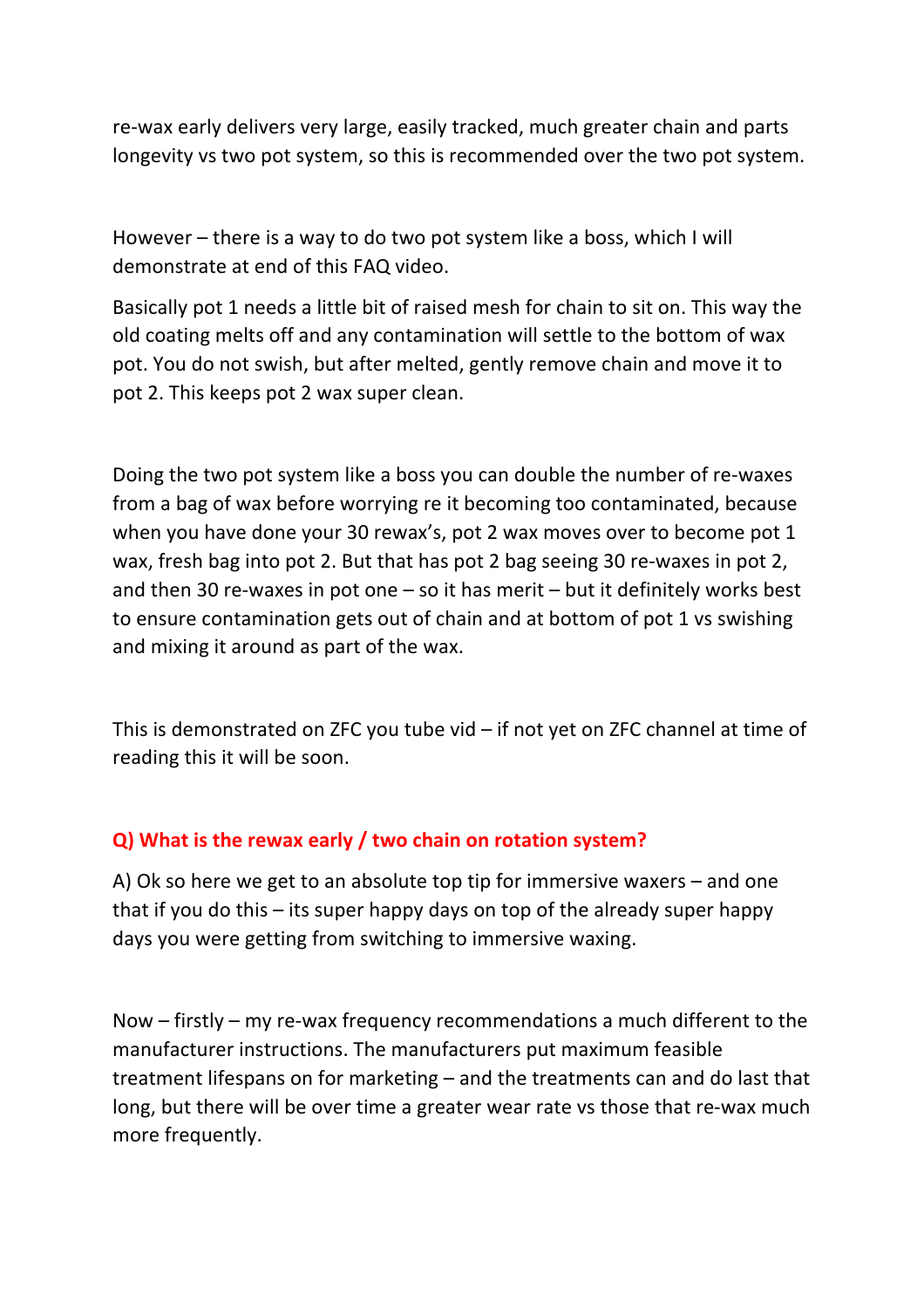When always pushing towards max treatment lifespan, you increase the time that any contamination that has snuck in has to get a shot at wearing on your chain metal, and as the coating becomes very thin, it does offer less wear protection.

If you re-wax frequently, you re-coat all parts of chain in a solid super slippery coating again, chain metal just rarely gets a chance to come into play and start wearing, and airborne dust has more trouble getting into freshly waxed chains vs chains where wax is worn very thin.

From lots of tracking on road customers – those who rewax by ZFC's recommended 300km mark typically achieve;

- $\triangleright$  Average of 15,000km for a ybn chain re-waxed by 300km
- $\triangleright$  This drops to 8000 to 10,000k for those frequently pushing to 400 / 500km
- $\triangleright$  This increases to 20,000 or even 25,000km for those re-waxing by circa 150 to 200km.

## **Q) Isn't re-waxing that often a hassle?**

> Ok so this leads me to my 2 chain on rotation recommendation.

> Sooner or later almost all of us are going to need another chain, so pre buying you next chain costs you no more.

> With two chains on rotation – high mileage riders can use one chain for mon to fri, then one for weekend – re-wax both at once on rest day

> More normal volume riders can use one for one week, next chain next week – re-wax both at once.

> Aside from increasing chain longevity to pretty astounding numbers, you also ensure that you get two chains through your drivetrain instead of one if one is left running too long.

> For expensive drivetrains – ensuring you get two chains through it is very very smart for the simple process of pre-purchasing your next chain.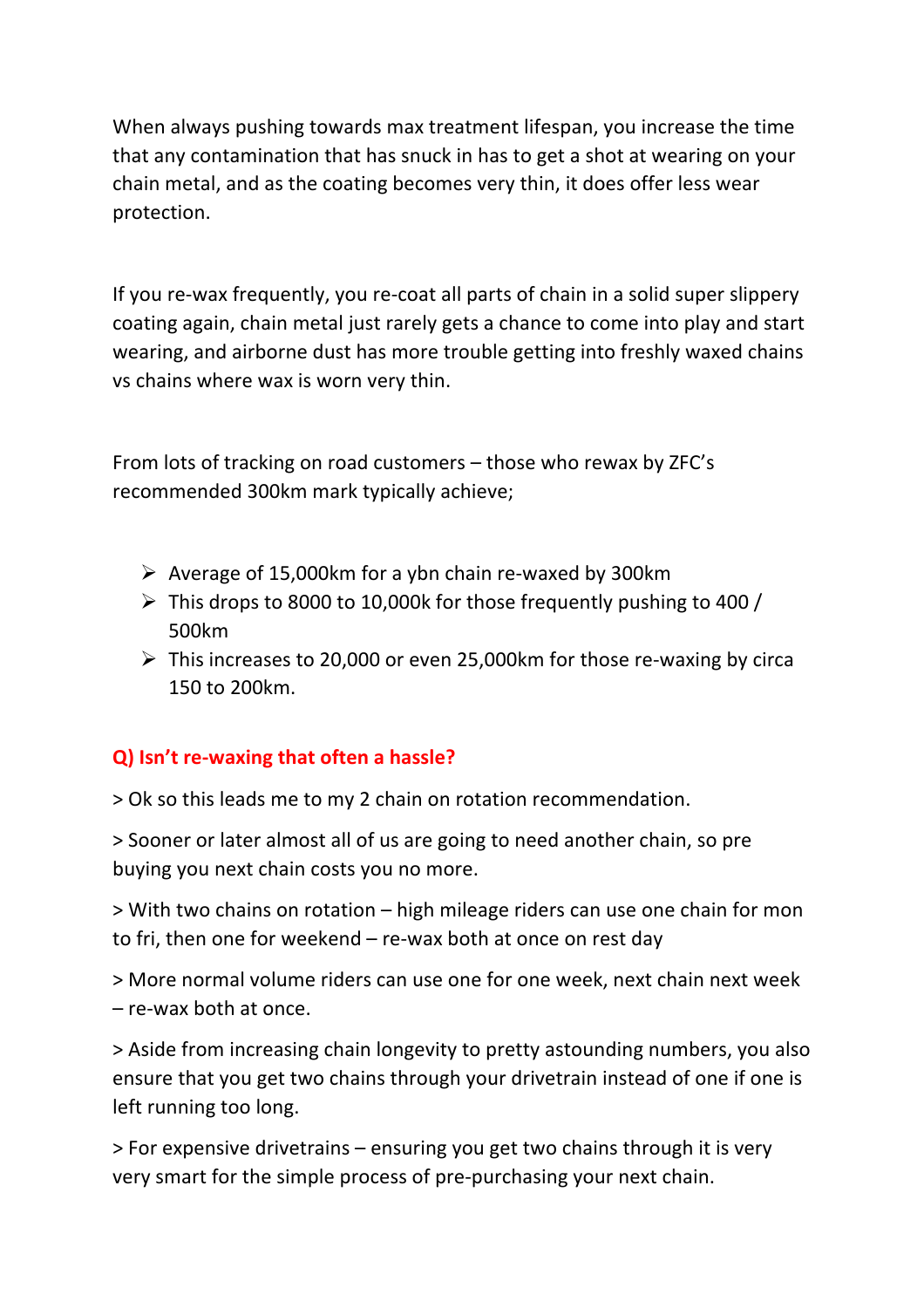> Re-waxing frequently also ensures there is a protective coating of super slippery wax on your chain ring and cassette teeth which is again very wear protective

> This wax coating also softens the feel of running a solid lubricant which for some can feel quite different vs if they previously ran a thick, heavily damping drip lube.

> If you are in camp wet lube, I just lube chain, wipe and ride – you might think that going to two chains on rotation & immersive waxing is all a bit nuts – but the reality is, waxing is super easy – refer episode 4 demonstration – and you don't have to do any cleaning ever to attain simply astounding chain and drivetrain longevity.

> This of course means you are running very low friction day in day out too. If your parts are wearing fast, this = high friction chain.

> Many avid racers on two chain system with immersive waxing sell their bikes after a couple of years having done somewhere around 30,000km – and they havent had to change any drivetrain components.

> Normally in that time they would have replaced circa 6 chains and somewhere between 3 & 6 cassettes, and a set of rings.

> They just same system again with new bike. Enormous cost to run savings better spent on other cool cycling stuff like glasses, helmet, shoes, kit etc vs spending it on just burning through drivetrain components.

> if that sounds batshit crazy to you – well, its your money. I know what I would rather spend mine on.

## **Q) Should I clean my chain before I re wax it?**

A) For most no.

I don't know where it has come from, but a surprising number contact me re they love waxing but are tired of turps and metho cleaning chain every time before re wax.

All information is that this is for initial chain prep only to clean off factory grease / existing drip lube before starting waxing, after that it is for most just pop chain off and re-wax, that's it.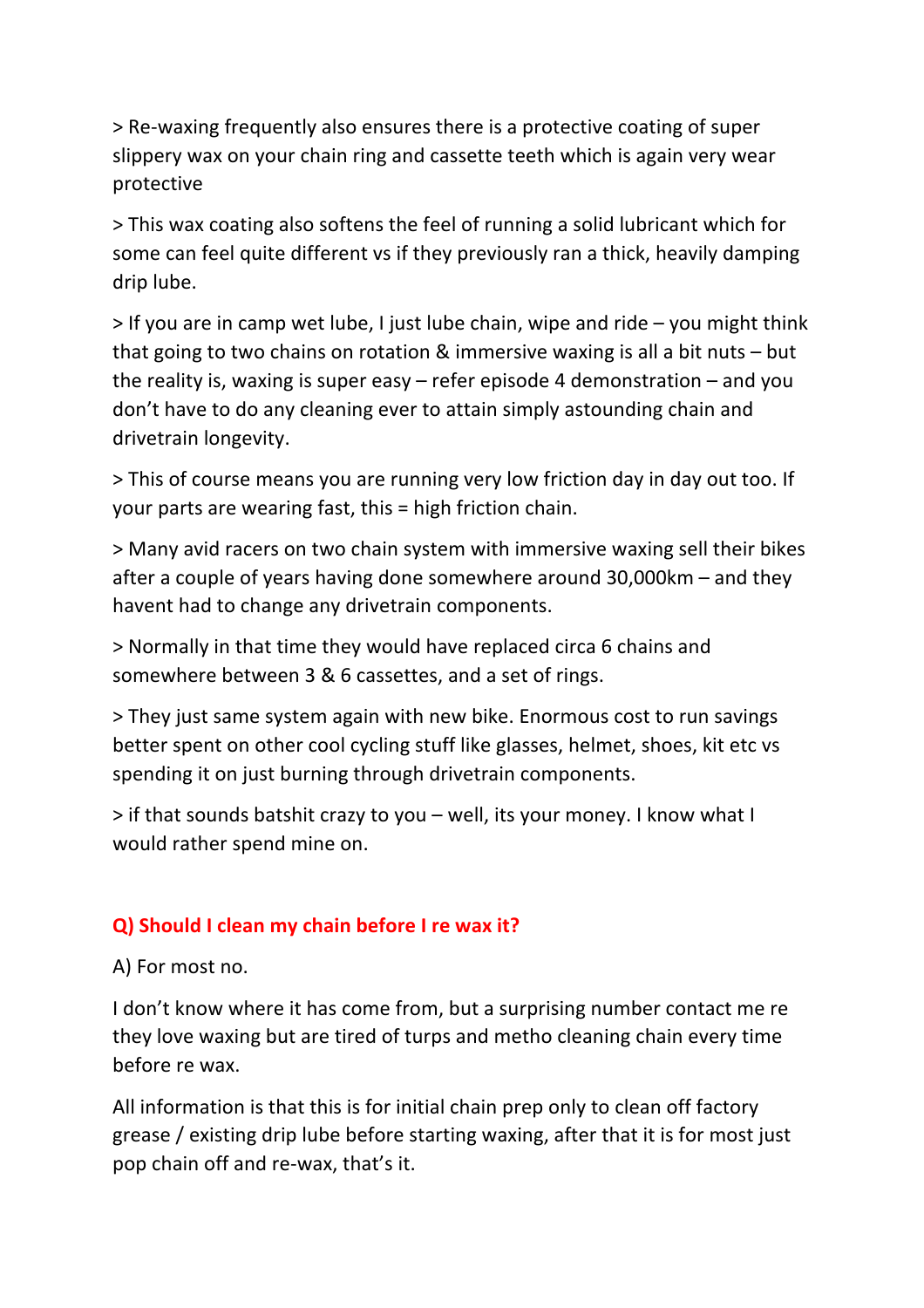Times when it is helpful to clean chain;

- $\triangleright$  If you ride off road some dust will stick to surface of chain from static elec from chain whizzing through the air, same as dust sticks to your frame and you didn't lube your frame.
	- o Easiest is to spray some methylated spirits onto microfibre cloth, wipe chain – this will lift surface dust off so you greatly lessen how much you import into wax pot.
	- $\circ$  This should also be done for those on drip lubes anyway, as you do not want lubricant importing abrasive contamination deep into chain as the lubricant penetrates.
- $\triangleright$  Post any decent wet ride chain should be flushed clean with some boiling water rinses. Boil up kettle, and swishing in an OPEN container using same swisher tool you use for re waxing, swish chain for about 30 secs for 3 or 4 rounds of boiling water flush rinses. This will melt off a lot of previous coating and take out a lot of contamination that was brought in by water and pressed into set wax.
- $\triangleright$  This is especially great for offroad riders after a full mud ride just boiling water, and silky smooth chain again. Mud will just wash off cassette with water. The job of resetting a wet lubricant chain post wet ride involves a litres of solvent and much more time. Not doing so will leave you with a very high friction very abrasive chain.
- $\triangleright$  Maintaining a wax chain post wet rides is vastly quicker and easier, and you don't need any solvents – just hot water.
- $\triangleright$  I RECOMMEND to blow dry chain after final rinse with a heat gun or hair dryer. Getting chain hot ensures water inside evaporates out. Cold air ie drying with air compressor – dries the outside well but less so the inside.
- $\geq 2$  mins with heat gun / hair dryer pop chain on top of wax, turn pot on, go do fun stuff / clean rest of bike.

# **Q) Do I need to hot water clean chain after any wet ride, ie even just a light spray?**

A) No if its just a light spray, just re-wax.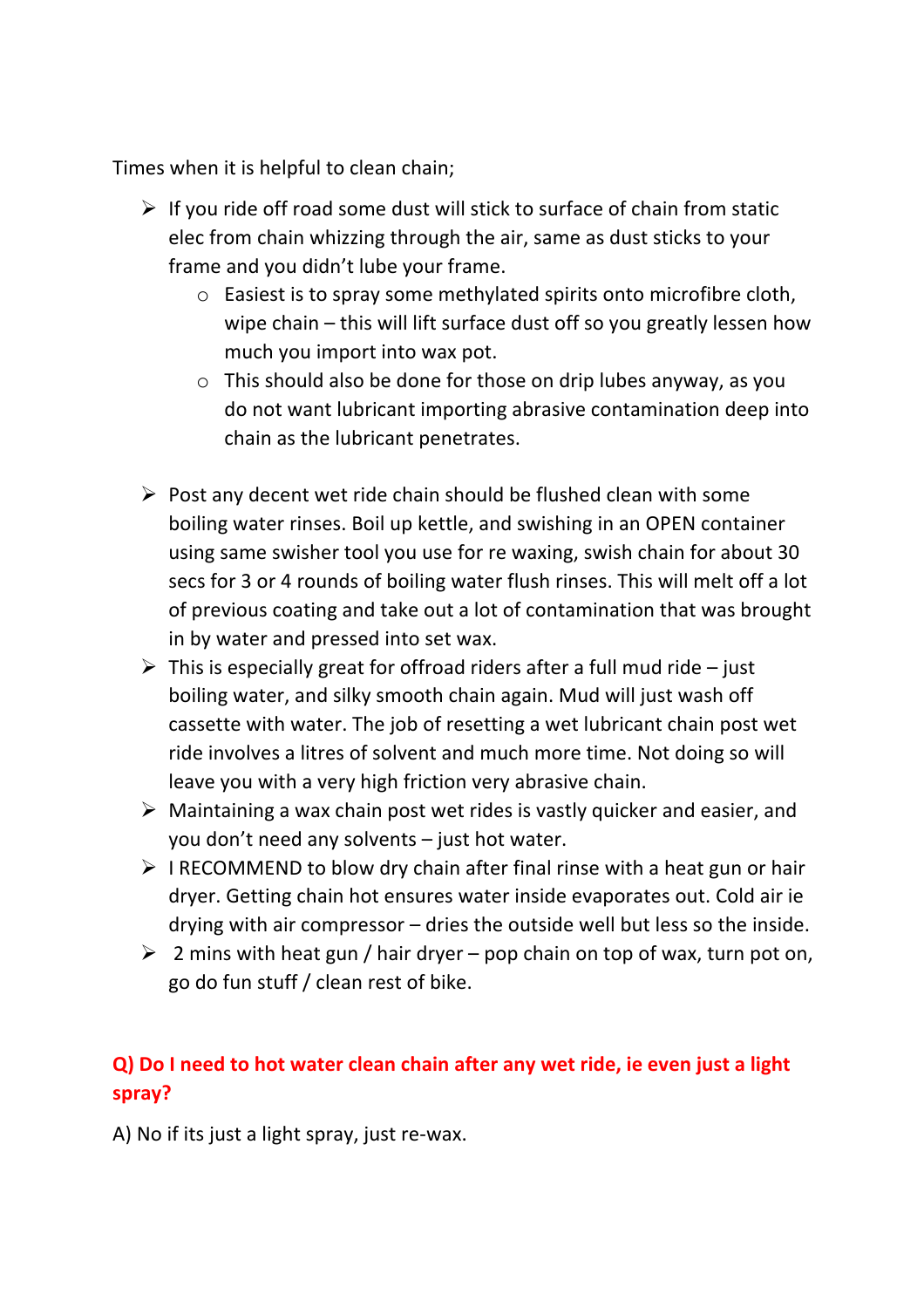Personally I always re wax after a wet ride, as wax is abraded off outside of chains rollers first, and chains rollers can oxidise if left exposed after being wet as they are made of a high carbon steel for hardness.

Sometimes its fine – ie freshly waxed chain, light spray – you are not going to have any issues.

But I cant give a black and white modelling of how much wet after how many kms done on treatment – just follow the if in doubt re wax – you can never go wrong by erring on re-waxing, all that ever leads to is super long lifespans.

# **Q) Should I do boiling water flush rinse all the time then if I want to get absolute best possible lifespan?**

A) No. This is a waste of electricity and time. There is no tangible benefit to boiling water flush rinses after dry rides – especially road riding where extremely little contamination will get into your solid wax lube – but even for most offroad riding unless extremely dusty – just wipe outside.

There have actually been some cases of possibly killing chains earlier with too much intervention. Water is not pure – it has minerals and chemicals in it. Maybe once or twice a year I get a case of a customer getting far less lifespan than expected from chain, and if another error hasn't occurred like using a rice cooker – often it has been they have boiling water flush rinsed every time even though they ride only in the road.

It is possible that doing every time, over time it is possible this is leading to a poor wax bond to chain and higher wear.

I have been waxing for a long time, so have countless riders in my city of Adelaide including a number of entire race teams as well as feedback from countless waxers around the country. Don't over complicate things – basically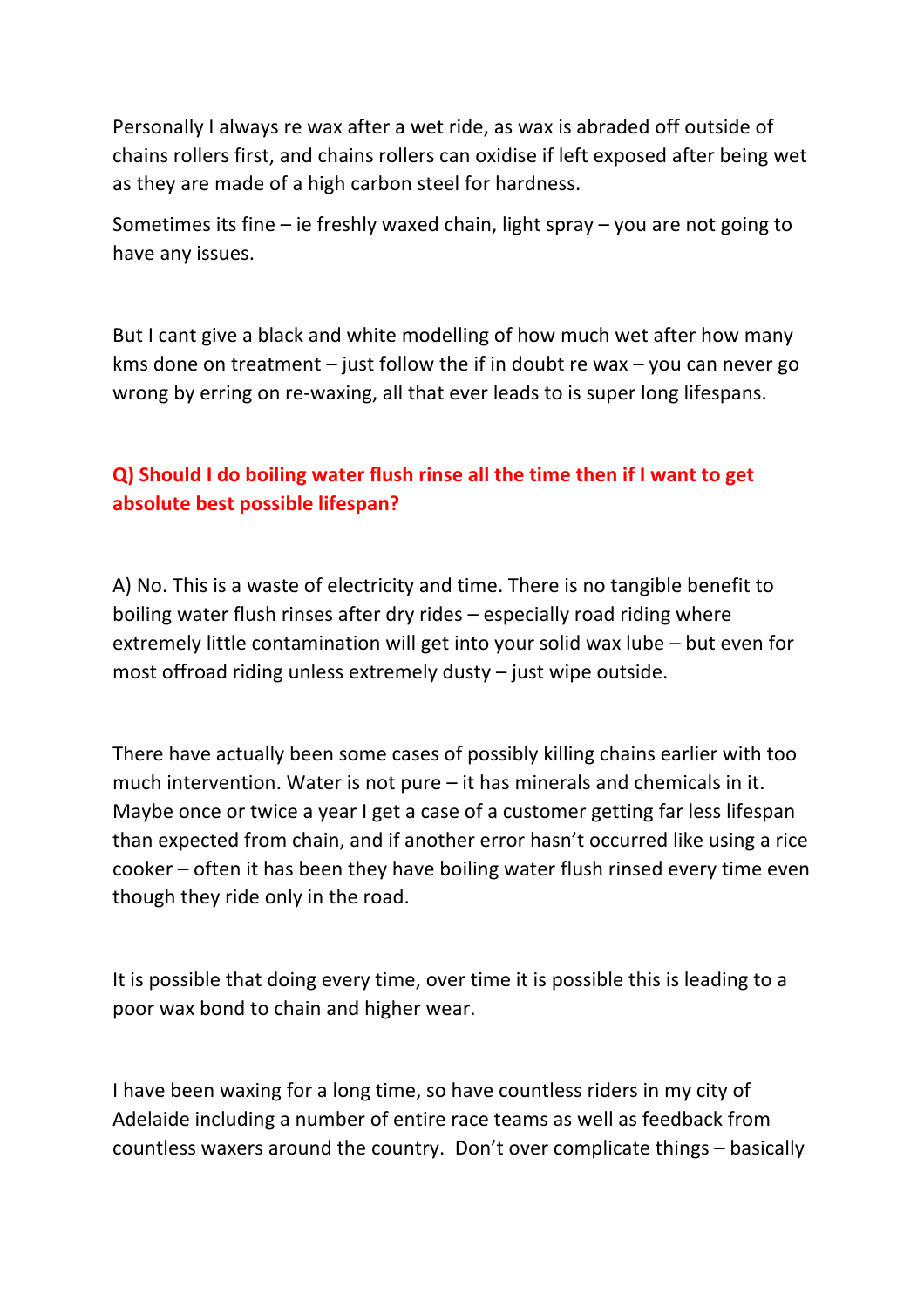just re wax unless fully wet ride and you are likely to get the same amazing average lifespan immersive waxers on a top wax enjoy.

If you just cant help yourself and have to perform some type of clean every time before putting chain into wax pot, then always finish with methylated spirits round to ensure no film left.

But – if you follow recommendations – you absolutely do not need to, nor should you – boiling water clean every time for training chains – race chains should always be reset – but that is a more involved process including ensuring no film left. Training chains – the vast majority of the time for the vast majority of riders – just re-wax for the best lifespan – again the best thing you can do overall is re-wax early.

# **Q) I ride / commute often in wet conditions / wet and salted roads – I have heard that waxing is not suitable for such riding and that I should use a wet lube, is this true?**

A) No.

This is one of the biggest misconceptions around waxing I am trying to correct, but there are a few components to it that have lead to this misconception.

- $\triangleright$  Firstly the abrasive contamination brought in by water will abrade wax off chain and so wax treatment lifespans are shortened in harsh wet conditions
- $\triangleright$  Secondly, as the rollers will be exposed and not coated with a wet lube if you just park your bike for a day – they will oxidise or rust.
- $\triangleright$  This leads to the common habit of such riders using a wet lube.

Alright step one is to get your head around just how extreme a lubrication challenge this is. Your chain has lot of moving parts, under very high pressure load as the parts are small, and it is operating completely exposed to the elements.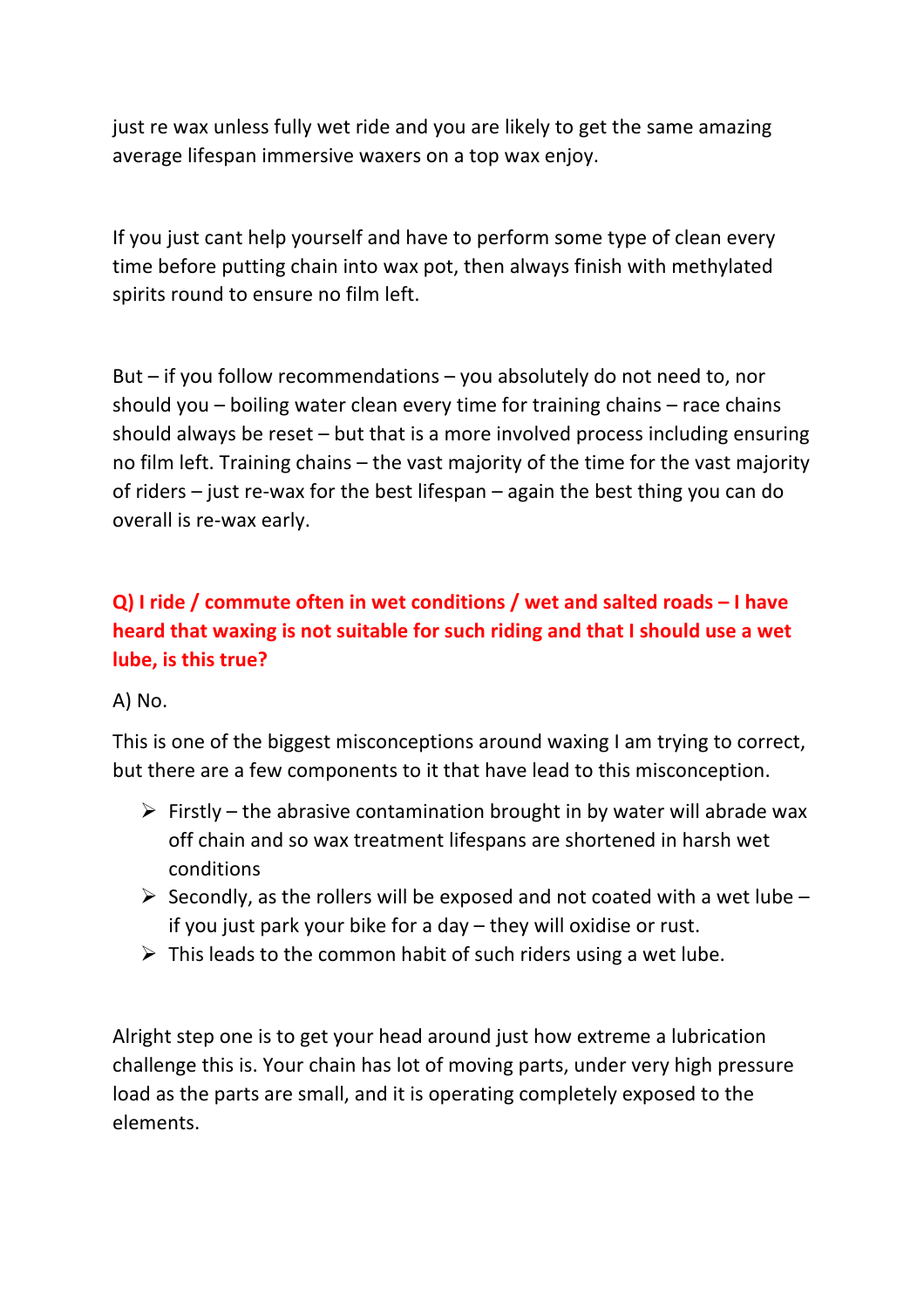Imagine if you too the seals off your bearings – how do you think your wheel bearings and bottom bracket would be feeling after a couple of rides in such conditions?

They would be feeling very gritty and rough, they would be high friction, and a lot of damage to balls and races would be occurring, and they would wear out quickly.

EXACTLY THE SAME THING IS HAPPENING with your wet lube chain. Unless after every wet ride your fully solvent flush clean chain to reset contamination, what you have on your chain will largely be a grinding paste masquerading as your chain lube.

So yes, you can park your bike post wet ride and chain wont rust, you can drip more lube on and wipe and think job done – but – you will know from your own riding the cost in chain and drivetrain component lifespan.

Those that do try to maintain go through a lot of solvent or degreaser, and where is all that ending up and how much is that costing?

Re-setting a wax chain post harsh conditions ride is vastly quicker and easier. Boiling water rinse, dry and re-wax, or simply just re-wax. Yes if do this you will contaminate wax in pot faster, but still, compared to what is happening with your wet lube chains – even skipping the rinses you will be vastly ahead re friction and wear.

The main challenge is that if you are riding all the time in such conditions – rewaxing every night etc may not be appealing.

Again this is where simply having multiple chains is a smart way to roll.

If you are riding all the time in harsh conditions, your next chain was not really very far away unless you are running it way past 0.5% wear and eating out the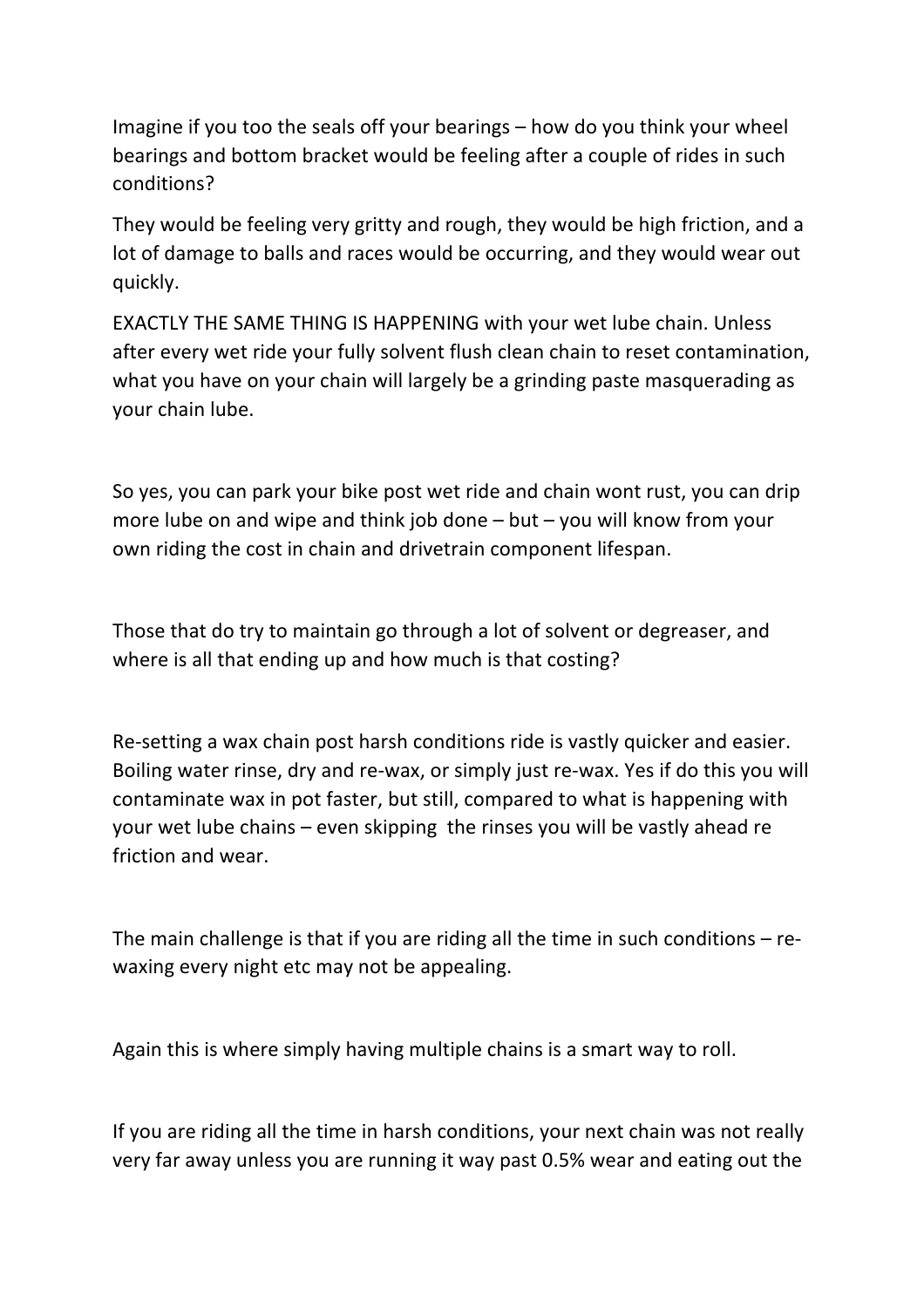rest of your drivetrain. So again, it costs no more to pre buy next chain, or next two chains – and then clean and wax 3 at once.

This is very very time efficient, and the overall drivetrain longevity from having say 3 chains running on wax on rotation will save you a ton of money over the course of a year.

If you need to boiling water rinse every time, as per previous point – every now and then give them a methylated spirits flush too to ensure no film from minerals in water messing with wax bond. You wont need to do every time, and you will be able to get a lot of rinses from same bath of methylated spirits.

**The testing from ZFC is extremely clear re wear rates of top immersive waxes vs top wet lubricants to date.** 

At time of this video / FAQ update  $(2<sup>nd</sup>$  September 2021), the average wear rate for Mspeedwax and Silca Hot melt in wet contamination block 4 is 8.5%.

The average for the top two wet lubricants tested to date which are Silca Synergetic and Nix Frix Shun is 28%

For Extreme Contamination block Mspeedwax and Hot melt average 14%.

The top two wet lubes which in this block were again silca synergetic and nix frix shun averaged 56%.

That is a massive wear rate difference and the reason for this wear rate difference is not what happens on the single wet ride, BUT CRITICALLY IT IS WHAT IS HAPPENING AFTERWARDS.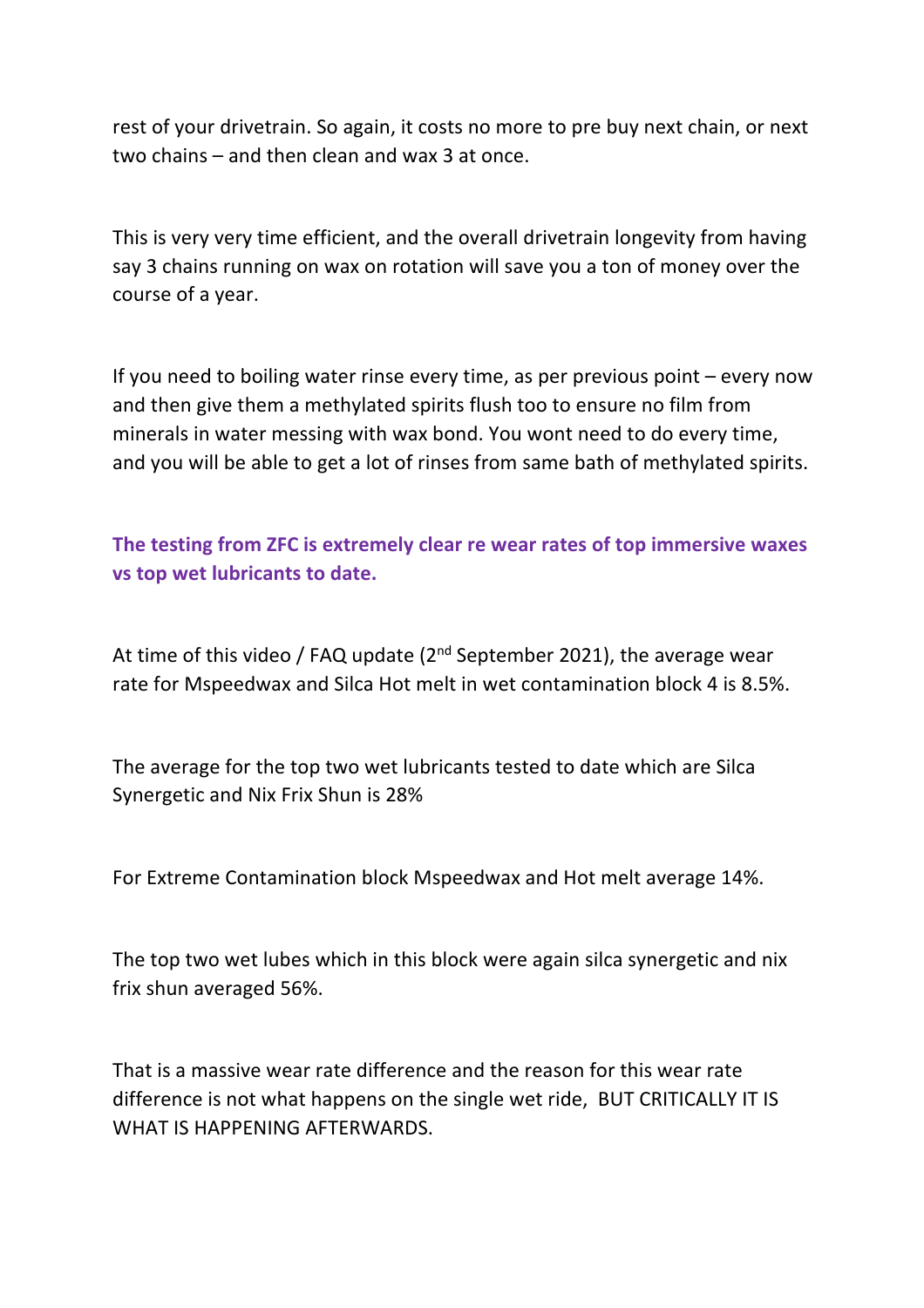With a wet lube, if you ride in harsh conditions, add lube and wipe chain – more and more you are just going to be adding lubricant onto what is trending ever more towards an abrasive paste unless you very frequently use a lot of litres of solvent to fully flush clean.

With waxing just even straight re-Waxing will reset contamination in chain extremely well, and a brilliant job can be done with just some boiling water.

Again – just think about what would be happening to your bearings riding in such conditions – even if you throw more grease into bearings – you are not getting rid of the contamination that's in there causing lots of wear and damage.

What if you were able to easily pop bearings into a nice bath of hot super high quality grease that was going to flush out the old grease and replace with new grease – that's what you are doing everytime you re wax.

Yes over time your wax will become less amazing so you need to periodically change it, same as if you would need to do that in the bearings in hot bath of grease analogy – but vs adding a few ml of lubricant over 100+ links of chain which is about 0.05ml of lubricant per link going on top of a lot of abrasive stuff – well – hopefully you can see why the test results, and the real world results simply have waxing delivering massively lower wear rates vs wet lubes.

It is just a different way of operating. Instead of one chain you keep just dripping lube on or trying to clean and re lube, the best solution for you is likely to be 2 or 3 chains on rotation going through your hot wax spa.

# **Q) What should I do with my chains if I cant re-wax them straight away post proper wet ride?**

A) Ok especially for the above question running multiple chains where there could be some days between wet ride and re wax, you should wipe chain dry,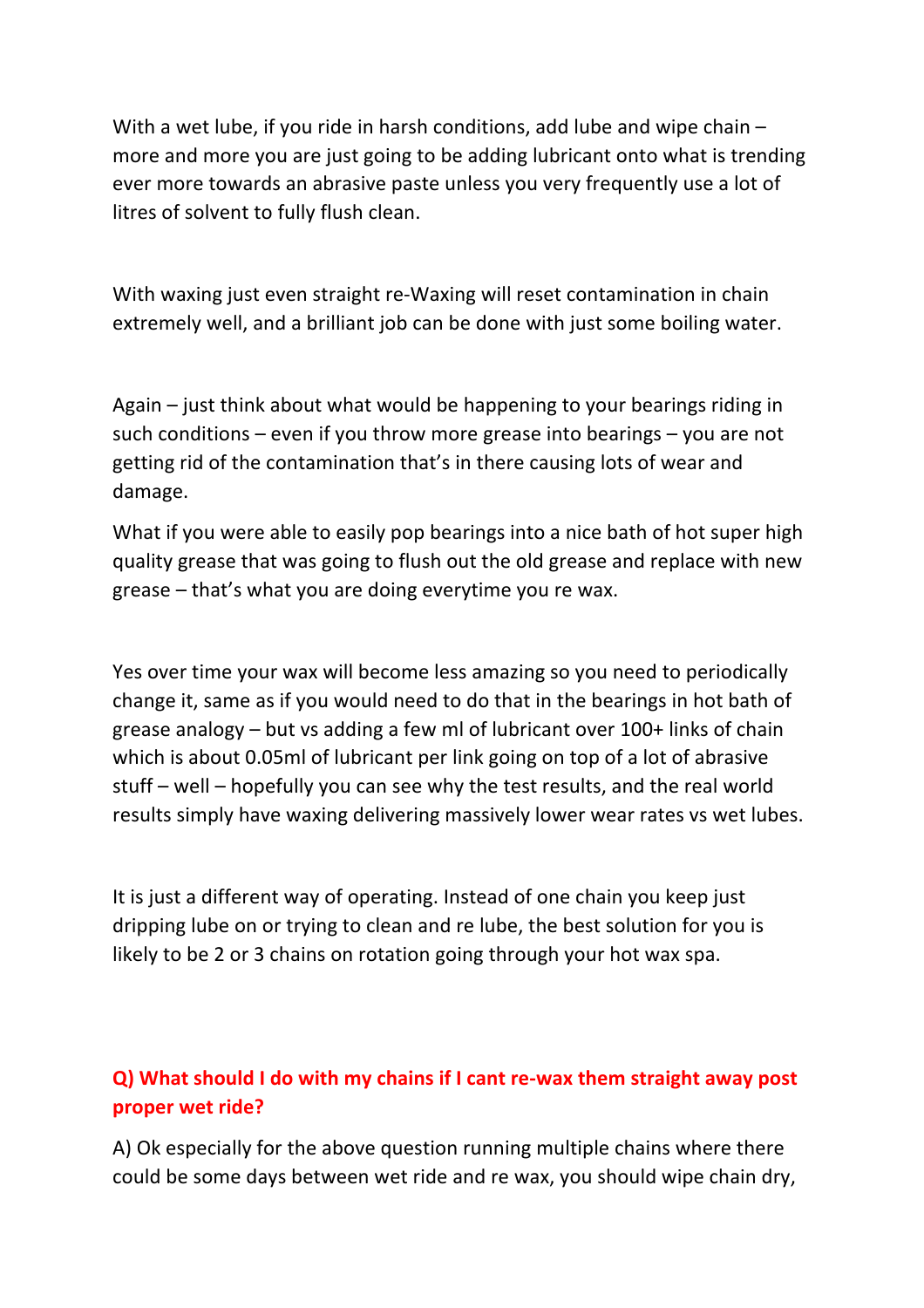remove, and wrap in a microfibre cloth. This will prevent any issues for plenty of time until need to re-wax. If your roads are salted, flush it in tap water (or do your boiling water flush rinse), dry, wrap up in microfibre cloth and set aside until re-waxing.

#### **Q) Should I remove my waxed chain if I am going to wash my bike?**

A) Depends on how you wash it. If you are hitting it with garden hose and detergents – yes. If you are just spaying bike wash or cleaning agent onto cloth and wiping frame – no. You just don't want to water your chain unless you are going to re-wax it, and you don't want to get stuff onto your chain that may contaminate wax on chain, which will then go into  $pot - as$  this may impact wax adherence.

#### **Q) Should I re-wax my master link?**

A) Mspeedwax and I think silca also say yes, ZFC says no.

Reason why I say no is that when you re-wax the master link, when wax sets you will get a build up of wax at base of pin, and this makes it much harder to push pin fully through link when re-installing.

It makes installing the master link / connect link much harder, and it also greatly increases the chances that you may only lock in one side and miss getting pin in locking channel on the other side, which will lead to master link failure on your ride.

If you follow the re-wax early advice of zfc, there is plenty plenty enough wax on your chain to take care of master link, it will be a doddle to re-install, and extremely low risk of only engaging one side of locking channel.

\*\*NOTE you should always, always check both sides of master link and ensure that the pin is clearly in locking channel on both sides of link.

## **Q) Can I re-use Master links / connect links**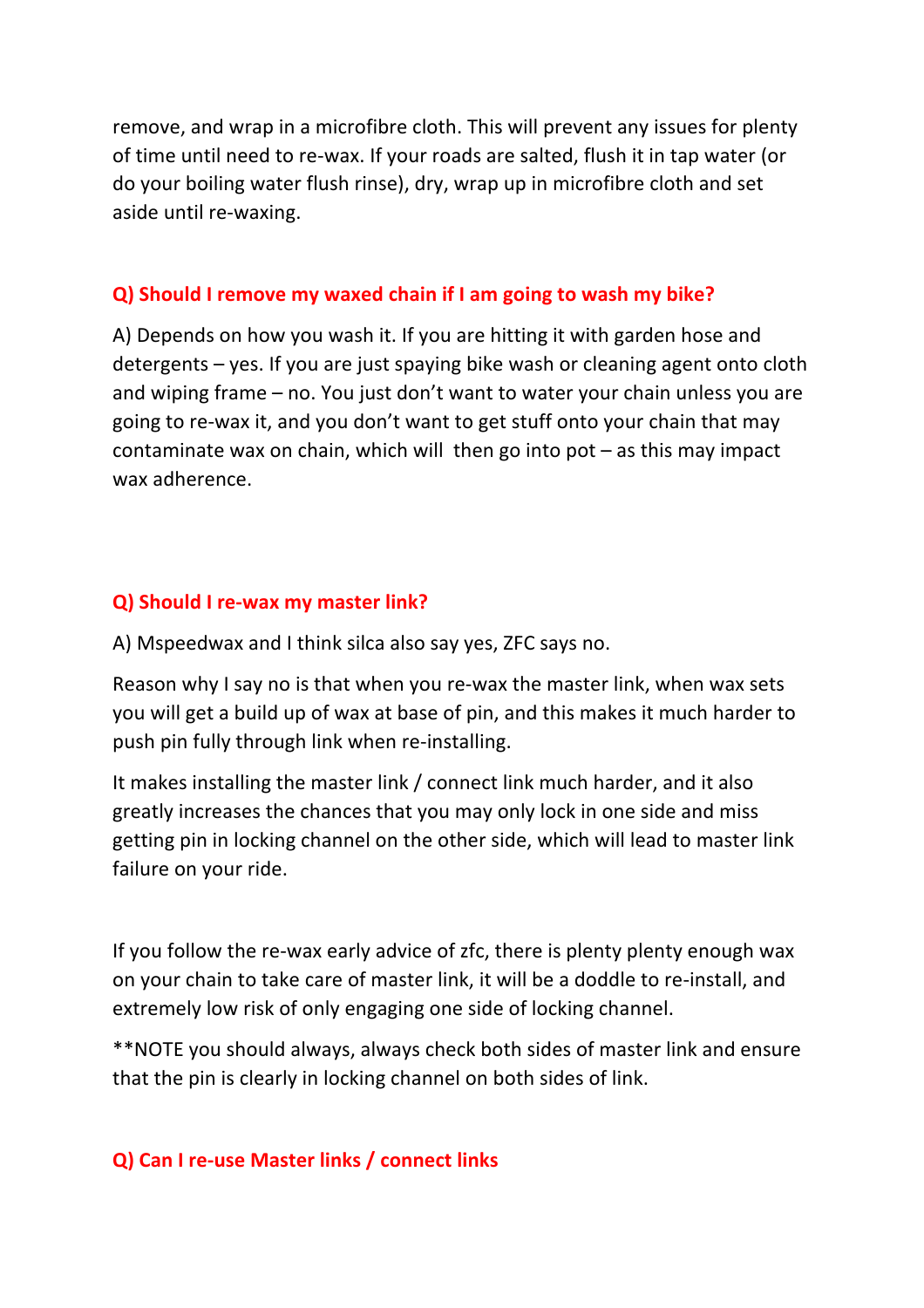A) Ok this comes up a lot.

Some links are officially re-useable such as the YBN qrs links, most other brands links are officially stated as single use link only.

For immersive waxing to be viable you need to be able to re-use your master link.

The YBN QRS links which I have for 8 through to 12spd are officially re-useable 5 times. Most customers do not keep an exact count – somewhere between 5 & 10 has seemed fine, in 5 years and thousands of 6 packs of QRS links sold I have had 2 reported link failures, both of which were link engaged on one side only.

There is a but here though – the QRS links I only rate for road use. Narrow /wide tooth profile systems + offroad riding – the short straight locking channel – I have had a couple of failures in offroad use – so I will cover options there in a mini.

But for road use, the QRS links have been basically perfect – they are really well priced with a 6 pack for 24.90 lasting circa 10,000 to 15,000km for road use.

Other links – sram power lock 10 & 11spd, sram eagle 12spd mtb, sram axs road 12spd, shimano 11 or 12spd – all officially single use.

For say sram eagle waxers, axs road waxers, shimano 12spd waxers – Officially I need to say you should only use the links once as per mfg instructions.

Unofficially I can also say that countless waxers have been re-using said links circa 5 times each to make waxing viable – including myself on my mtb's - and to date I have had zero reported failures – which again considering my waxing customer base and years passed now – is a good sign.

But – YOU have to make the call yourself to go against mfg instructions – you cant re-use a single use link, have a failure and go over the bars, and then sue ZFC because I said its fine to do so. I am just reporting what has been happening with re-useable links since little ZFC started, and ZFC is a bit synonymous with waxing as ZFC has done a fairly strong job of explaining why immersive waxing delivers astounding low friction and wear every day.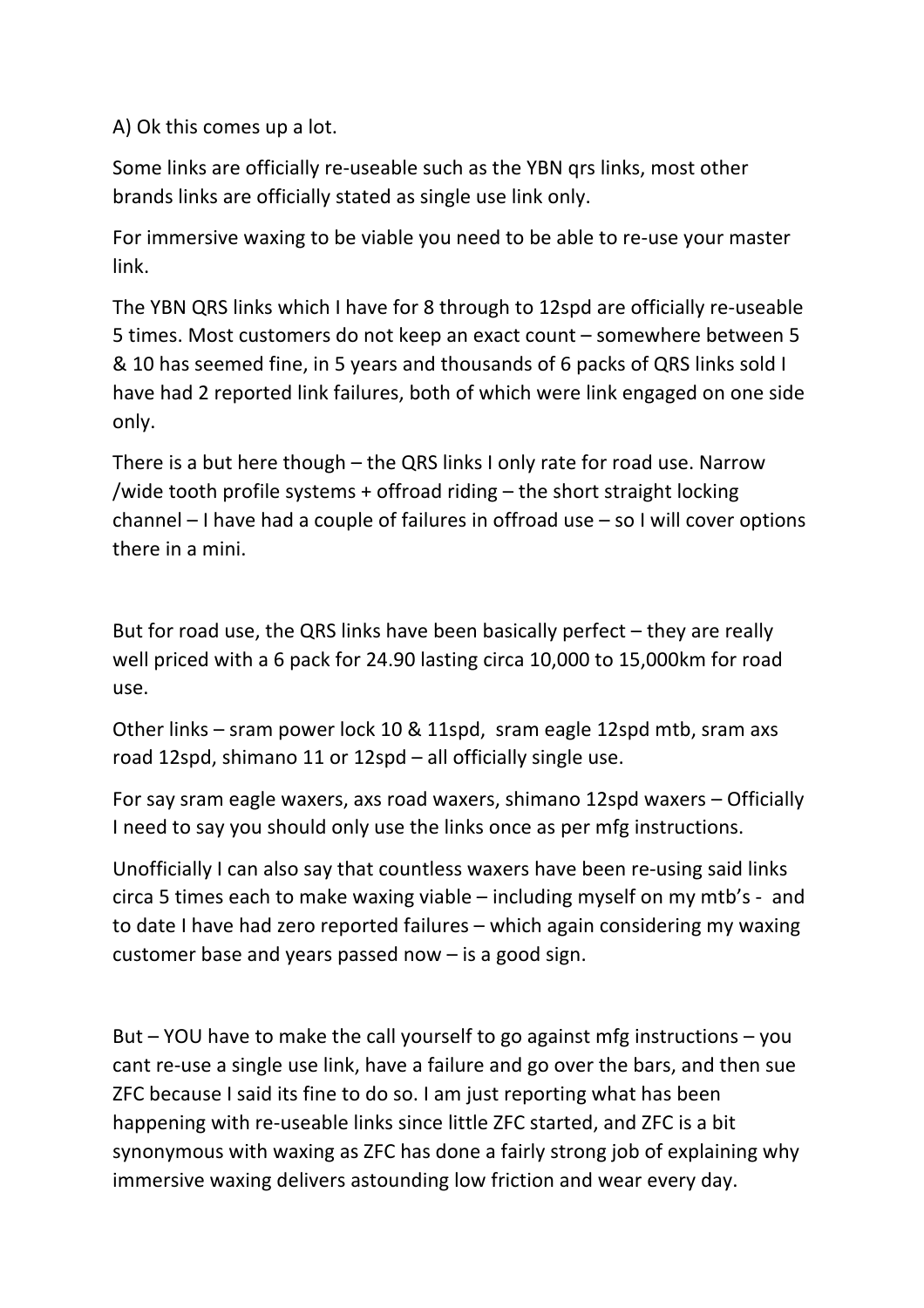However – IF you want to get onto waxing BUT you do not want to take the chance of re-using an officially single use link, then you should go to next best option to immersive waxing and that is;

Use Silca ss drip in conjunction with immersive waxing. SS drip was designed to be used in conjunction with immersive waxing.

So start waxed, use silca ss drip for next 5 re lubes, then do an immersive re wax again to reset any contamination, and use a new master link.

SS drip used properly is extremely clean as it has a low application amount and sets to a chain coating so you apply, work into chain, wipe excess, allow overnight set.

Other top chain coating lubricants can also be used such as UFO drip – brilliant lubricant, also extremely low wear – but heavy application amount so just be prepared to spend more time and cloths wiping excess after application.

Also true tension tungsten all weather – also extremely clean, was overall outmatched in dry riding wear rate performance by SS drip and UFO, but it did come out ahead for wet weather riding – like ss drip this one is a low application amount so very easy to keep chain very clean between waxings.

#### **Q) What link for what chain?**

A) For all 8 to 11spd road use chains – QRS links are recommended as no failures, officially re-useable, and very budget friendly.

For offroad use for 10 or 11spd I would use either a shimano or sram link as they have a longer and stronger locking channel which seem to have no issues with narrow / wide mtb systems.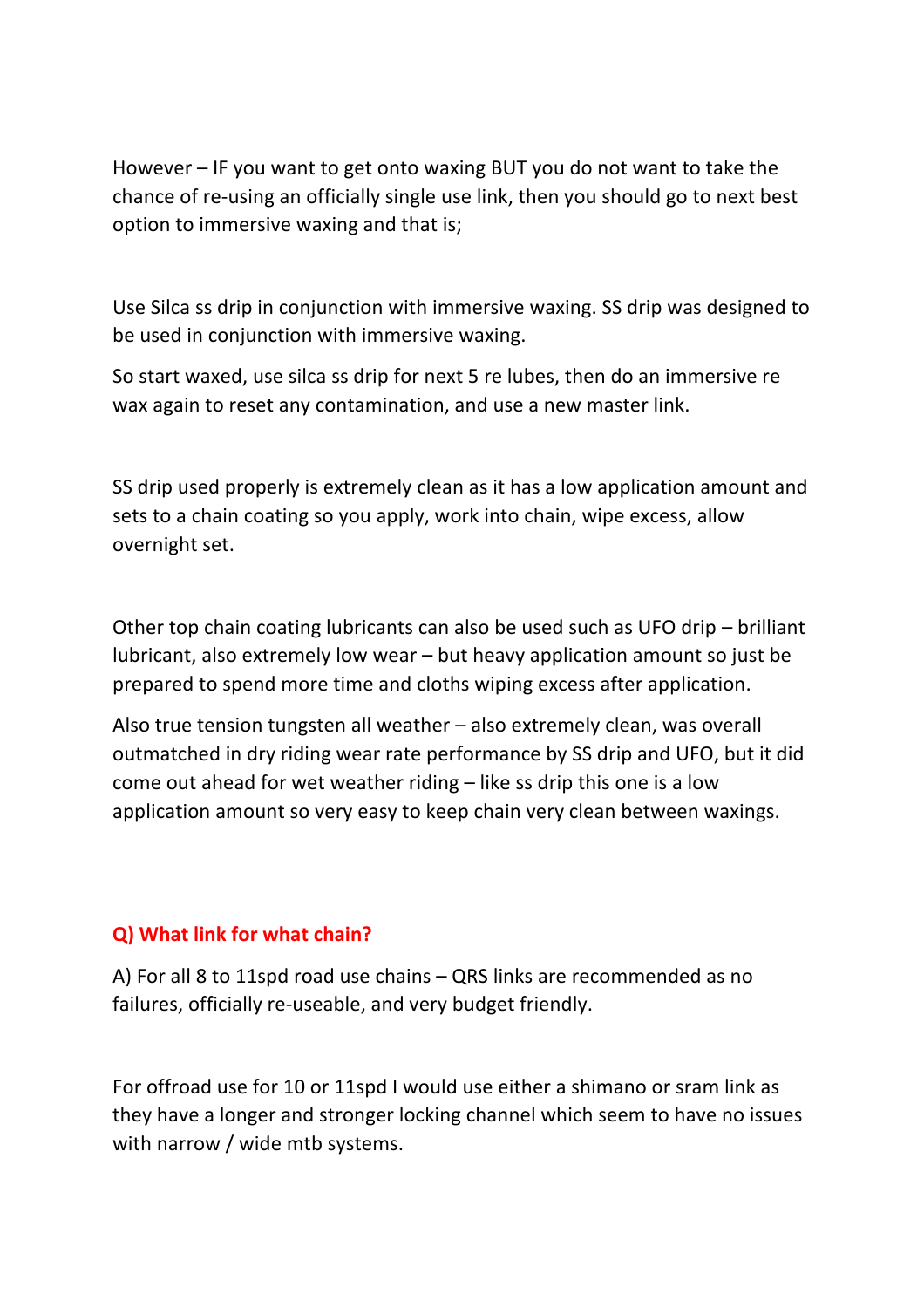12spd chains – YBN 12, the QRS 12 links are perfect for road, if using offroad – I recommend sram eagle mtb links which has long curved locking channel

Campy 12 riders can use either YBN QRS 12 or sram eagle mtb links

Shimano 12spd I recommend staying with shimano links – they have an extremely tight locking channel, but also shimano 12 chains are a little bit thinner vs ybn / campy / sram eagle 12 – and so I would use the matching link.

Sram Axs road 12spd – these chains are much thinner than any other chain and so you must use sram axs road links.

Again – many of the latter options are officially singe use – but again, in all these years and thousands upon thousands of link re-uses, the reported failures have been tiny, less than a handful, half of which have been install error with only one side of locking channel in place.

Although also overall very rare, I am at basically triple the amount of chain failures - remember I sell many thousands of chains per year – vs the master link failure rate - so concerns re master link failures are near nil following the above information.

So – All up – it's a whole hoohaa of information that's probably overall seemingly really messy – but these are the questions I get coming in all from around the world every night – and so im answering those Frequently asked link questions in full here – but just know – if in doubt – use the link that is a match for your chain, decide for yourself if happy to re-use 5 times or go with immersive wax + ss drip combo approach and use new link each re-wax. The only caveat to that is that I personally do not recommend the QRS links for offroad use – so ybn 12 for mtb riding use sram eagle – sram eagle chains use sram eagle, shimano 12spd use shimano etc.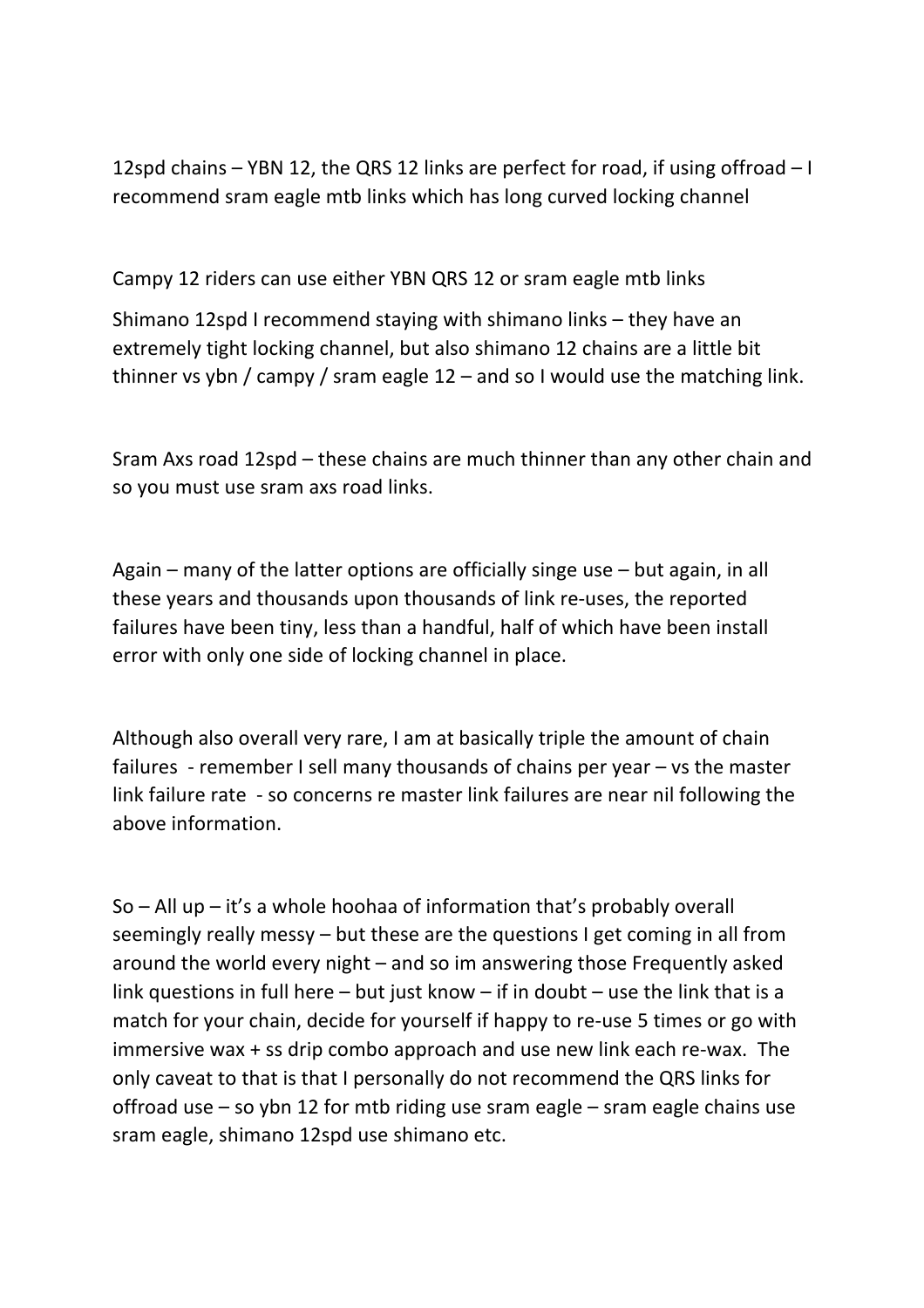Note that even factoring in the cost of master links – the total cost to run due to the exceptionally low wear rates of immersive waxing with either msw or hot melt – or the combo approach using wax + ss drip. A pack of links lasts a long time, and the super low wear rates, always super clean drive train – these product just deliver the lowest overall cost to run when you factor in wear rate cost for your chain, chain rings and cassette, and the margin is not even close vs your normal random lube choice.

### **Q) How do I know when I should change my wax?**

A) If you haven't been keeping a rough track of how many re-waxes or km's your wax has done, you will know that it is time to change wax when each rewax is feeling and sounding dry noticeably faster than it used to. This means that over time as each re-wax imports some amount of abrasive contamination, the amount of contamination in wax is reducing treatment lifespan and it is time to change to a fresh bag.

#### **Q) How do I change my wax?**

A) Simply melt wax, pour into an aluminium bbq, wipe pot clean with paper towel (wear gloves as will be hot), and pour in fresh bag.

Let wax in bbq tray cool, and when full, dispose of in hard rubbish.

The top immersive waxes of Mspeedwax and hot melt are both now extremely environmentally friendly the main base is highest quality food grade paraffin – so the base sans friction modifiers you could literally eat.

Hot melt has not PTFE and msw last update was under 5 grams per bag, I believe at time of writing / this video now their latest formula has removed all ptfe – will be confirmed soon on product page on website if not already.

Friction modifiers like tungsten disulphide according to material safety data sheets are toxicologically inert, however will can cause lung damage if you breath in the powder. As the tungsten disulphide in your wax or lube is not in powder breathable form, this is not possible.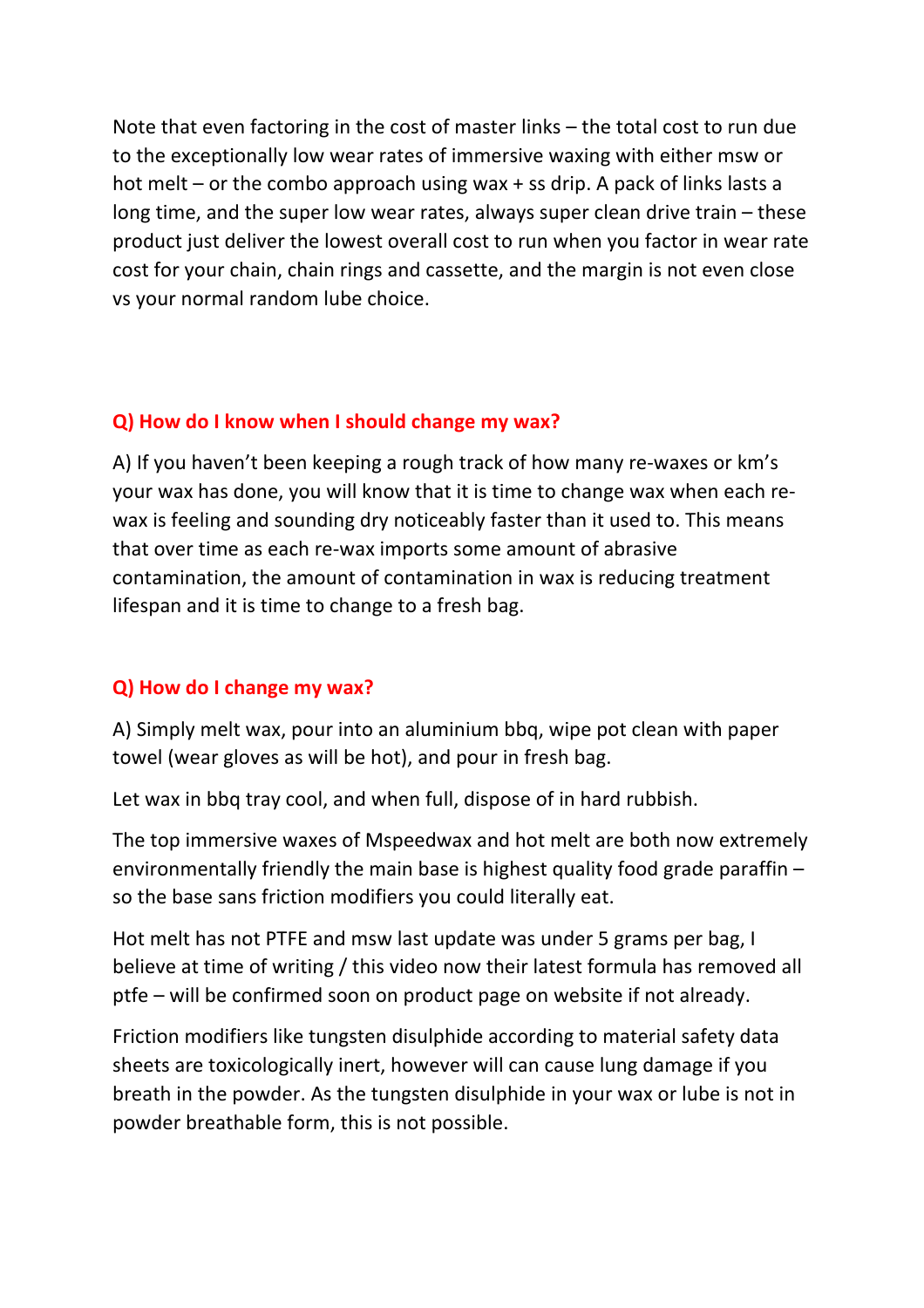I have gone through material data safety sheet for molybdenum disulphide and its basically same – again I am not sure if latest blend of Mspeedwax has both moly and tungsten disulphide or also moved to tungsten disulphide as main friction modifier – so it may no longer be present – I think their packaging still has to be updated re latest formula – I will update the FAQ document when I confirm further.

Overall however consider system as a whole. These products themselves are either 100% environmentally friendly or extremely close to 100%, and whatever % they are not is inert and would take some kind of chemical reaction to release harmful components.

Compared to the environmental impact of millions of households using how many litres a year of sovlents & degreasers to maintain drivetrains, and where is this ending up, as well a the extra waste of components being used up at around triple the rate, or more – they are an extremely environmentally friendly option. Disposed of in household rubbish it will go to a rubbish dump, which are typically designed not to leech into wider environment as people throw away all sorts of very toxic stuff in their household rubbish like batteries, harsh chemicals and more.

In short – it is environmentally safe out on the road or trails, and environmentally safe to dispose in household rubbish.

No compounds will soak through your skin and cause cancer.

#### **Q) I overheated my wax and it started fuming, are the fumes hazardous?**

A) Yes.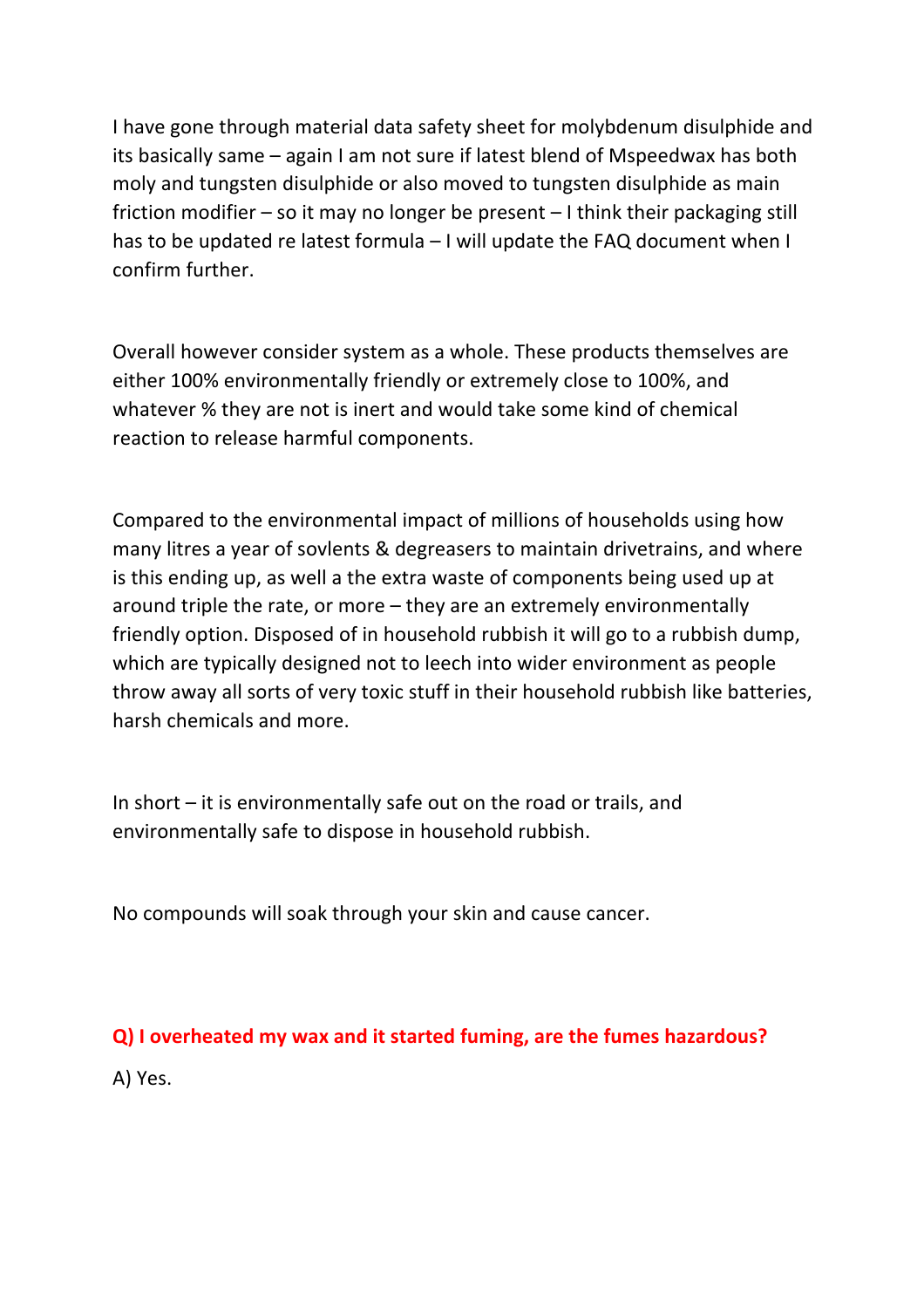Not related to previous answer, the fumes are dangerous because the base is paraffin, and when paraffin is burned or heated to the point where it starts fuming, it is breaking down and releasing benzene gas – this is toxic.

The same happens when you burn a candle, just on a small scale. But  $-$  you should be aware of a romantic evening with 50 candles around your bathroom for a nice hot rose petal bath, a lot of candles in a small room will have some measurable concentration of benzene gas from burning those candles.

Also – if your wax blend contains PTFE – there is one DIY wax recommended on a common waxing you tube video that recommends 50 grams of PTFE per pound of wax – 50 grams!!! – For interest, msw was at 5 grams per half kilo – they recommend 50 grams because he has no idea how much is actually needed, and that over that amount is just a waste of money.

If you have followed poor DIY wax blend advice and put a ton of PTFE if your wax, and then overheated your wax – overheated PTFE can release a chemical called PFOA – too hard to pronounce what that stands for.

This is the chemical that is released when one overheats their Teflon pans in kitchen and kills ones birds and can make one temporarily feel unwell – referred to as "Teflon Flu".

Remember – if not overheated – Teflon is inert. High grade paraffin you can eat. Chemical changes occur when your burn stuff, ie wood is not the same after it has been in a campfire.

Don't get your wax way to hot – ie slow cooker on low, lid off, or instant pot set to 90dg c, and again things are no more dangerous than boiling your kettle.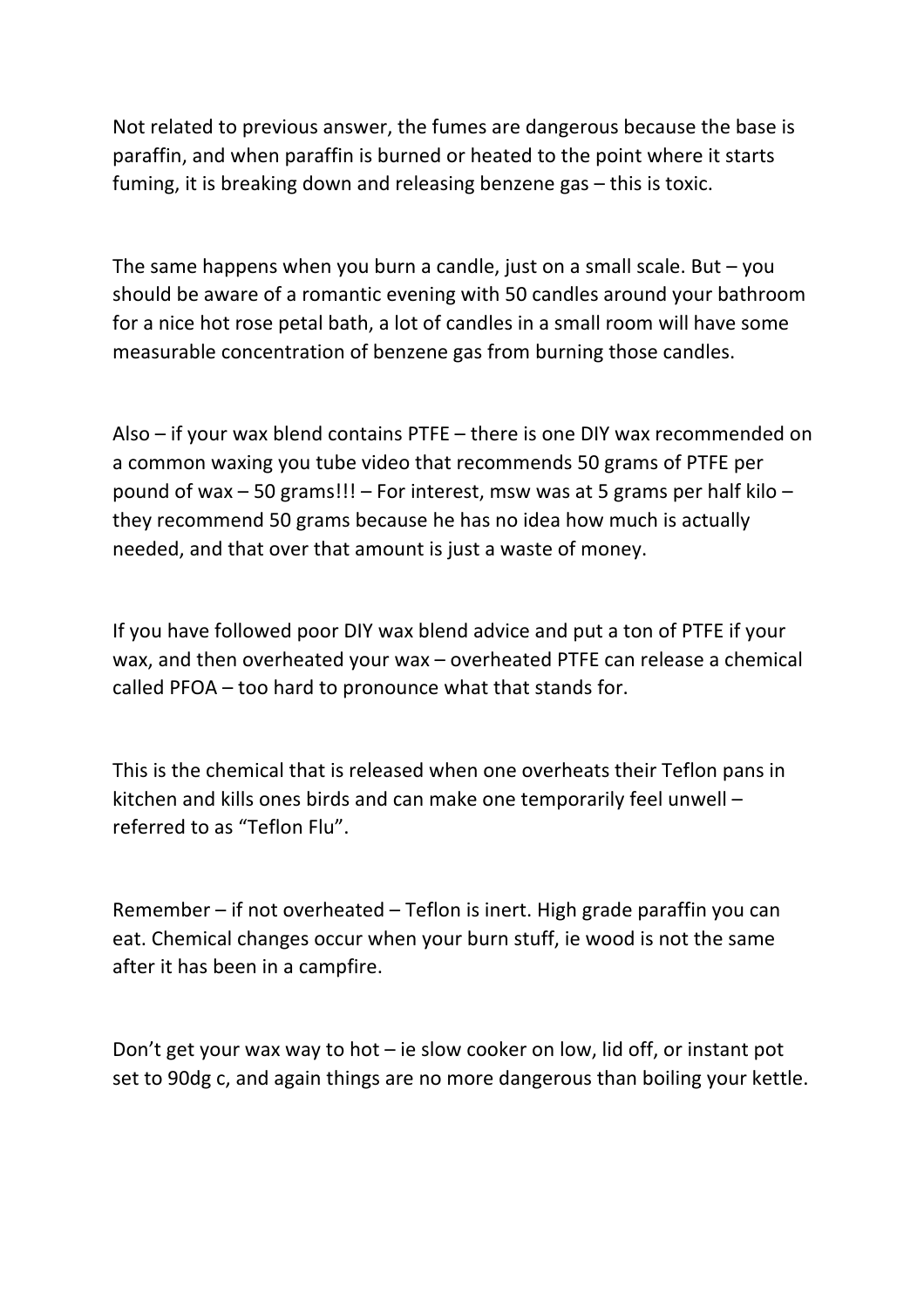If you do try to wax via what I personally think are very silly methods to try and wax such as your stove top, bbq, oven, microwave etc – and you way overheat wax so that it starts fuming, then yes – the fumes are toxic, do not breath them in, get your exhaust fan going and open your doors and windows.

Then start using a slow cooker on low with the lid off.

#### **Q) How do I know if I have overheated and damaged my wax?**

A) If the wax started fuming, that's a first hint. But if just at that point and no further, often things can still be ok.

You will know if you have really damaged the as when it cools it will have a distinct yellowish tinge to it. If the wax has not been overheated it will cool to a dark grey, light grey or white colour – those shades just depend on how much tungsten disulphide settles to bottom of wax when it cools – good swishing and cools quickly – will be dark. If it takes a long time to cool due to high ambient temp, much will settle to bottom of the wax and it will be white, or any shade in between dark or white depending on cooling rate and how well swished.

# **Q) My partner doesn't like me waxing in the kitchen as it has a scent and we are not sure if this is toxic?**

A) No the scent is not toxic. Candles have a scent too, and the scent is not toxic, but the candles will be releasing a tiny amount of benzene gas, your not burning wax will not be. As long as it is not too hot so that it is fuming, it is just basically a lubrication candle – without the burning.

It is not an offensive scent – at least no to me, it just has its own candle scent.

**Q) I have switched to waxing but have noticed some rusting on my chain / cassette – why is this? What should I do?**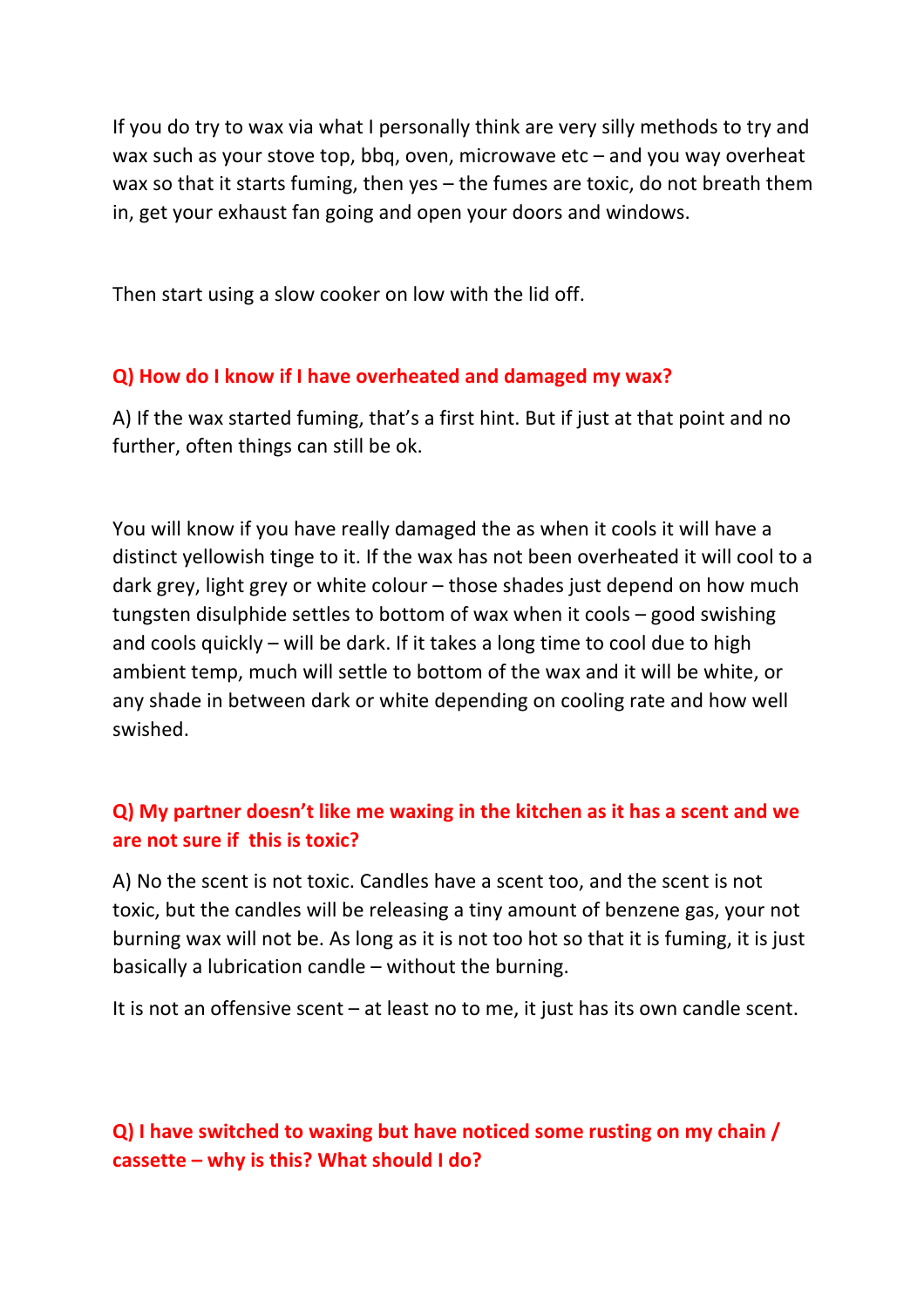A) It is important to remember than MSpeedwax is very highly refined to nearly zero mineral oil content, so post wet rides the outside of rollers / chain and the cassette will not have a wet coating of lube to stop oxidation / spot rusting.

If you follow advice earlier of always re wax erring on early vs pushing, you will find there sufficient wax imparted to cassette from chain to protect cassette from both wear and rusting. If you are riding a lot in the wet, just either keep that re-waxing frequent which you will want to do to reset your chain contamination anyway and stop chains rollers from oxidising, or – simply complement with an immersive waxing compatible lubricant such as Silca ss drip, ufo drip, or tru tension tungsten all weather.

These lubricants are fully re-wax compatible meaning your can re-wax straight over the top of them without needing to clean them, and they make it very easy as just apply, work in, wipe excess and you are all sweet until you can get to your next re-wax to re-set contamination – try not to go more than 2 or 3 re-lubes if riding in harsh conditions as you will want to re-set that contamination with a re-wax, or boiling water flush clean, dry and re-wax – sooner vs running with more and more contamination brought into chain by water.

Hence multiple chains and always re-waxing is going to give you the best possible wear rates for those always riding in harsh conditions, but if multiple chains is not your thing – then use wax compatible chain coating lubricants mentioned above.

#### **Q) I've just done a re-wax and my roller is missing from end of my chain!**

A) This can happen every now and then, as chain heats up in wax and all metal parts expand, the roller "one the whip" of the chain so to speak may get whipped out during a good swishing.

No problems, just decant wax into a small bbq tray, retrieve roller from bottom of wax pot, decant wax back into pot.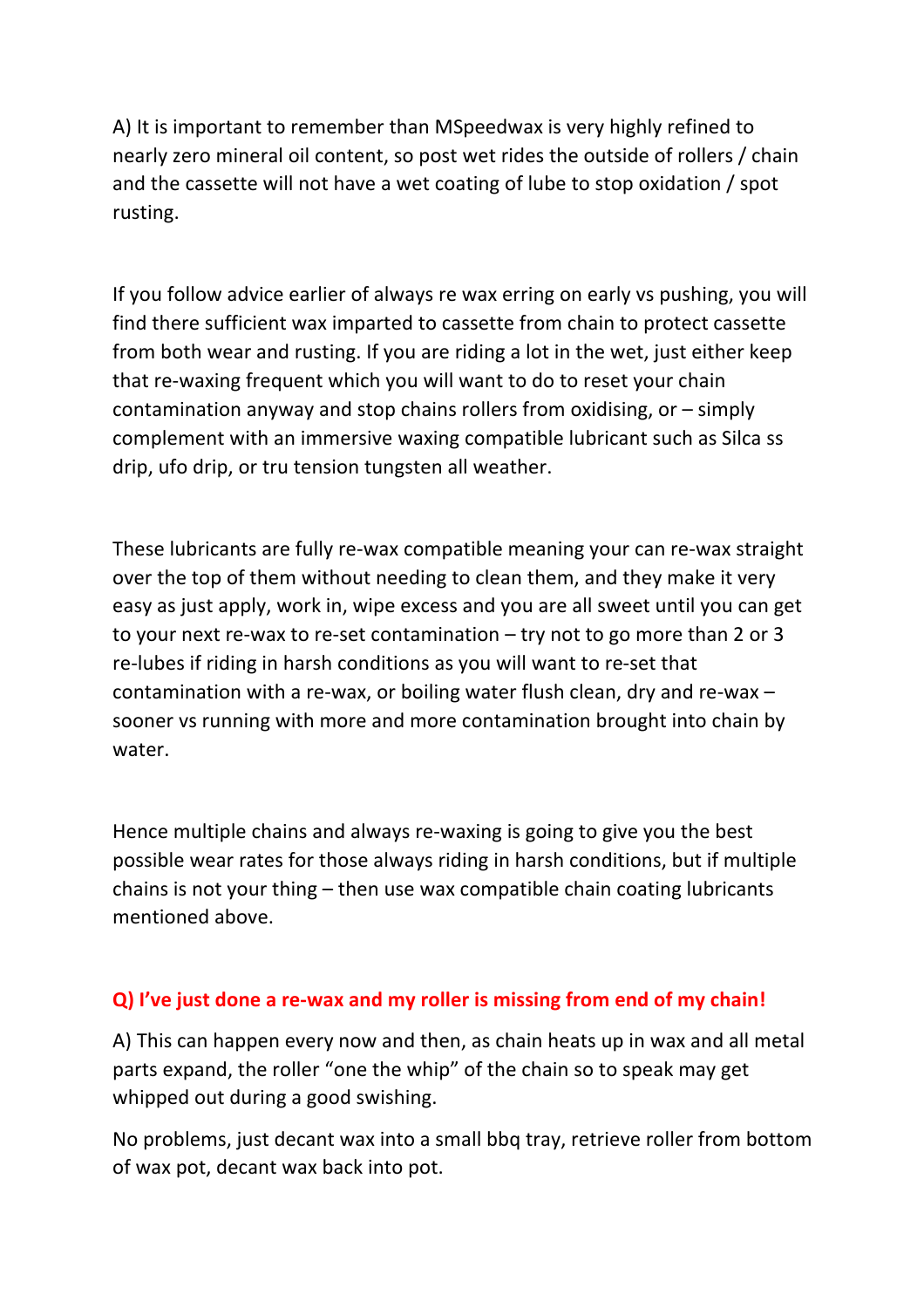Or use a strong magnet.

Going forwards, put a paperclip through the end or chain that will be " on the whip" – this will keep it in place.

# **Q) what to do for cycling holidays / cycling trips / bike packing.**

A) Depending on how long / conditions etc – often packing your slow cooker is not practical, most either pack a second chain, and or a bottle of silca super secret drip / ufo drip or tru-tension tungsten all weather, apply as needed, rewax when get home. Easy easy.

## **Q) What drip lubes can I use with Mspeedwax?**

A) The best lubricants known to use with immersive waxing are Silca SS drip as number one as it was designed to be used with immersive waxing, but Tru tension tungsten all weather and ufo drip I have also tested and work perfectly well to be able to re-wax over without any cleaning intervention necessary.

Other wax emulsion lubricants like squirt or Smoove you can – just note they use a very different wax base, so it is best if using those lubricants to a) ensure when apply you wipe excess thoroughly after working in – something you should do for all lubes anyway – but this keeps them from gunking  $up$  – and b) run that treatment until chain starts to sound and feel a bit dry – then re-wax. One or two applications of such lubricants do not appear to impact wax adherence, but I wouldn't recommend re waxing over many applications of Smoove or squirt without cleaning first as it may impact adherence as their wax base has a higher mineral oil content.

absoluteBlack have also confirmed perfectly fine to re-wax straight over graphene lube with msw or hot melt as their base is also an extremely refined wax base.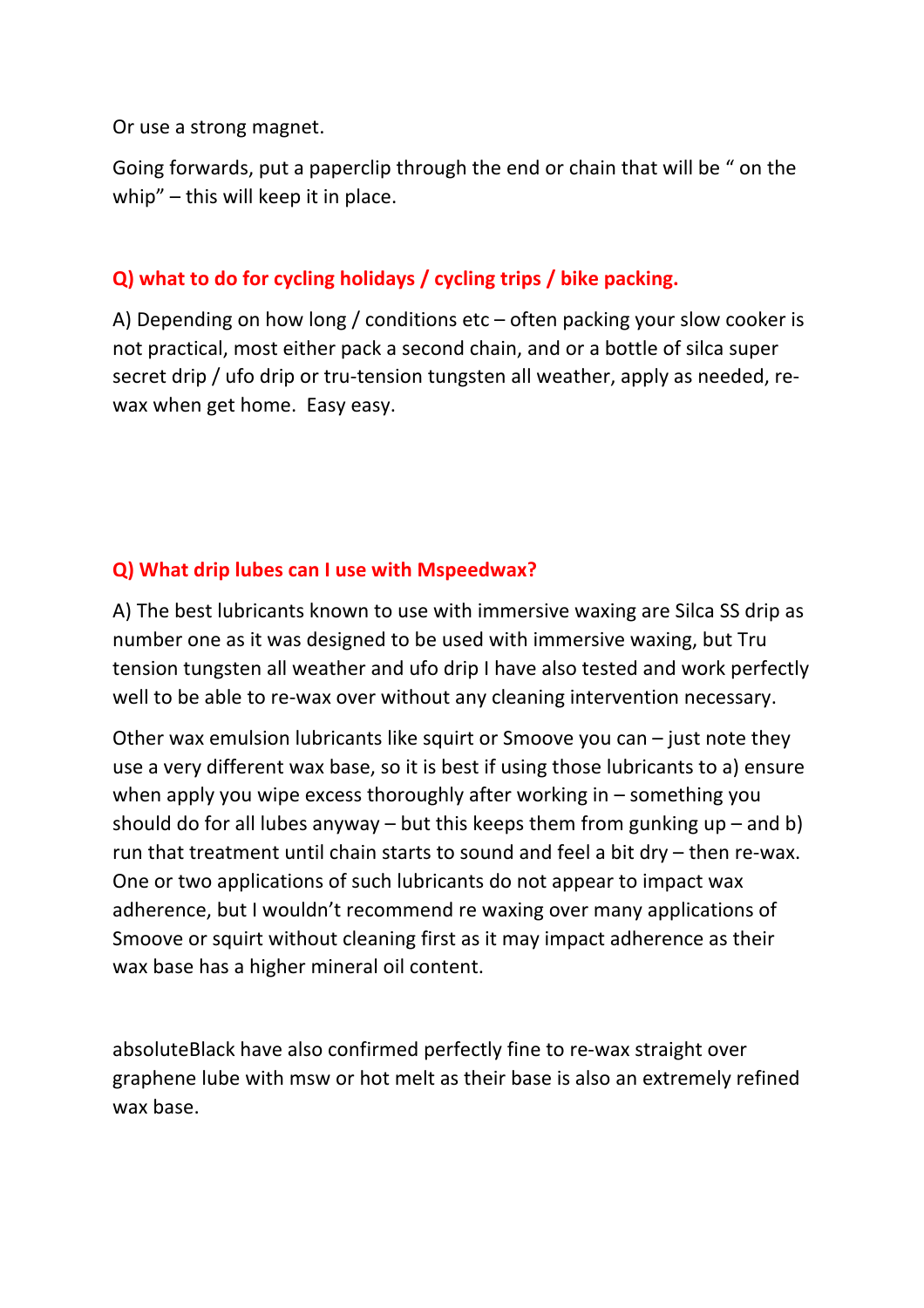**Never re-wax over a wet lube.** 

# **Q) I am doing a long event and I am not sure if wax treatment will last – what should I do if I need to re-lube?**

A) Firstly – great job considering super low friction option – for long events saving circa 5w or more vs many other options can really add up to a lot of time, and when you are really really tired – it helps to know that as much of your effort as possible is going into pushing your forwards further, vs being lost to chain friction.

So much mechanical action is happening in your chain, don't underestimate just how big the differences can be between the best and the meh lubes as the km's clock up.

Secondly – the latest blends of mspeedwax and hot melt are very long lasting and will cover most events up to around 12hrs or more no problems unless conditions are really harsh.

If it is much longer than that, or conditions harsher – then consider if you need a quick top up of a wax compatible lube that you can just re-wax when get home - so like using silca ss drip.

If its still a long way to go / really harsh – then topping off with a long lasting wet lube that wont wash off may be the best option, so using say silca synergetic, or nix frix shun, or if you know of another wet lube that genuinely does really well in harsh wet conditions – I havent had time to test many lubes yet as my testing takes a long time per lube – I have a lot of work to do still.

Just know that you will need to do a full solvent clean re-set before re-waxing if you use a non wax compatible lube to top off.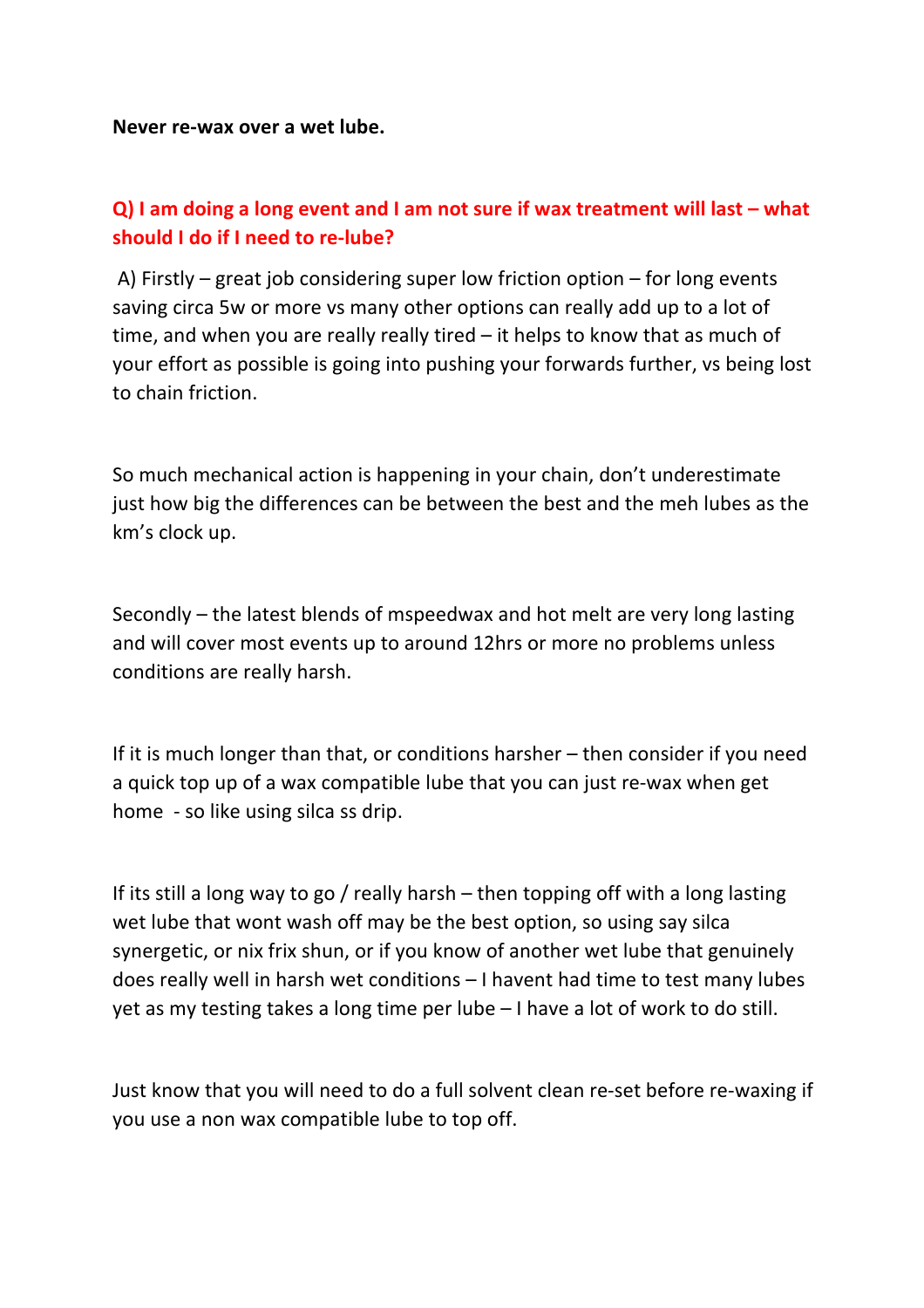For some events the fastest option may be to swap out to a fresh chain. Ie 24hr mtb with support – when you stop to re-fuel / grab lights – support person if experienced can put a fresh chain on for  $2<sup>nd</sup>$  half, and you are straight back to a circa 4w loss chain again for the next 12 hrs.

# **Q) I often do very long wet training rides and find my wax chain is getting very noisy by the end – what should I do?**

A) My recommendation would be to avoid the temptation to go back to a wet lube simply because of the challenge involved to re-set contamination post wet ride to get chain back to contamination free and low friction without spending a lot of time and using a lot of solvents.

If your wax treatment is not making it, either top off during ride with a wax compatible lube like silca ss drip / ufo drip / tt aw, or – sometimes if you tend to have a coffee stop – pack a second chain and do a chain swap – a chain swap for waxers takes 2 minutes.

Again it may sound like this is a big hassle vs long lasting wet lube – but – when you get home you can either just re-wax and all is great, or boiling water flush rinse dry and re-wax and all is amazing.

The wet lube may be no hassle for your training ride itself, but the job to reset is much greater, and if you don't reset – well, one way or another with wet lubes you have to pay the piper. You either pay for it in solvent flush cleaning maintenance – a lot of it if you ride in such conditions, or you pay the piper by running what quickly becomes and remains more of a cutting fluid vs a silky smooth low friction lubricant.

Again I always like to bring it back to your bearings – could you keep your bearings silky smooth and low friction riding in such conditions with the seals removed by just shoving more grease into them. No you could not. You can either fully flush clean them every time and re-set, or imagine if you removed and put in a nice big bath of hot grease – which would do a shit ton better job of re-setting.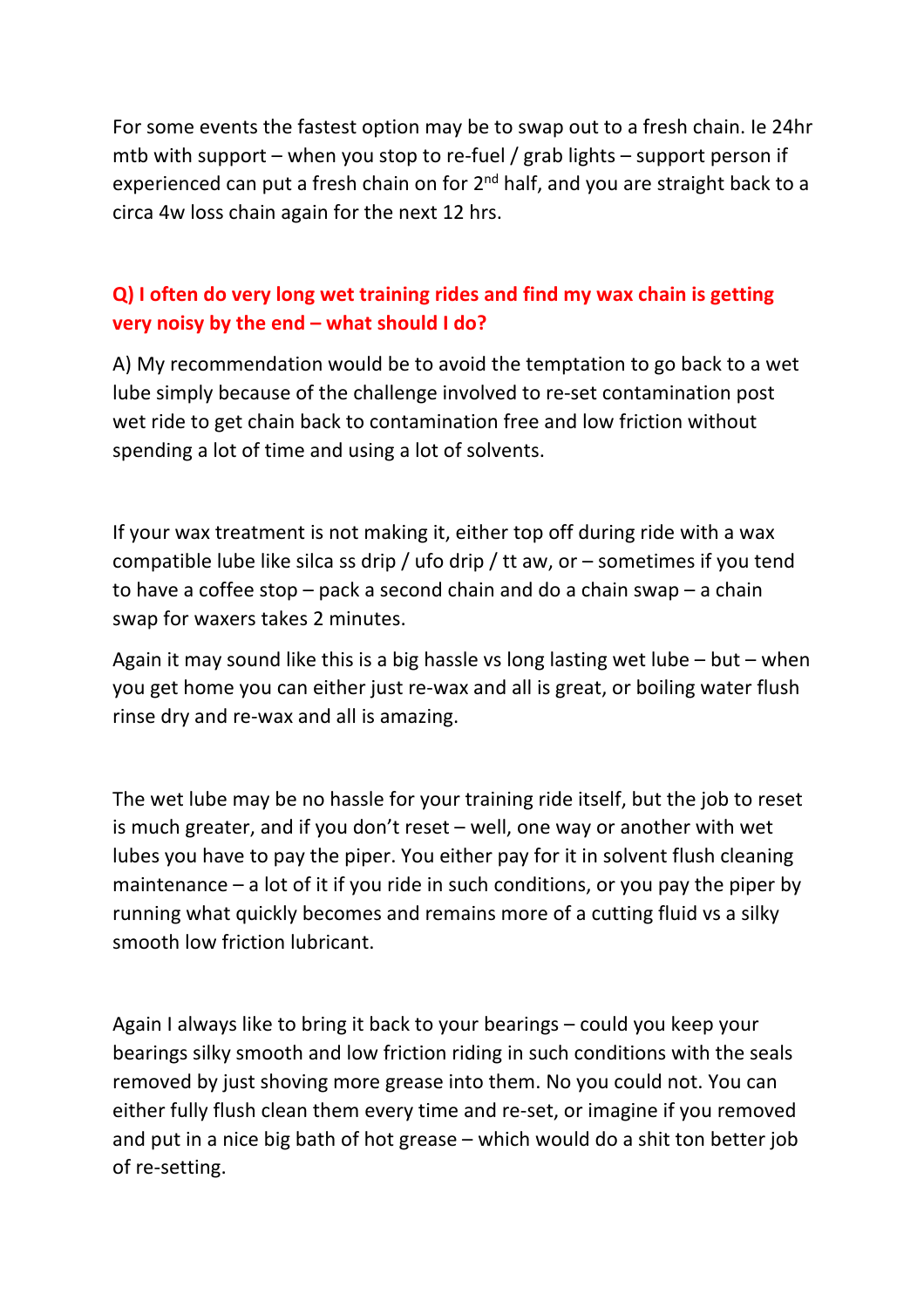Your chain is super easy to remove and pop on of course vs your bearings – just getting you to try to imagine the lubrication challenge that your chain and its lubricant is facing when your ride in such conditions,

It truly is an EXTREME lubrication challenge, and the most important part overall for your drivetrain longevity is how easily you can keep it super low friction ride after ride, not just focussed on getting from A to B on the one single ride.

Its your drivetrain, and your money – but I can absolutely assure you – waxed and using wax lube top off / chain swap – then rewax, will deliver hugely longer drivetrain lifespans vs wet lubes that will go the ride distance – but leave you with a gritty nightmare to reset, and a big friction and wear penalty if you do not.

#### **Q) Why does my local bike store mechanic tell me waxing is shit?**

A) They either a) have seen a lot of DIY wax jobs which are often a horrible gunky mess, or b) they don't understand the huge benefits of waxing so don't stock it, c) they do understand the benefits and worry that they will sell less chains and cassettes – kid you not, d) They just want to sell you a bottle of what they do stock.

Also – in a surprising number of cases – you can find very good mechanics overall who are simply out of date and out of touch re lubricants. Amazingly they can still be of a mindset that you should leave factory grease on, then use x wet lube, or you should clean chain with some funky method, then use X wet lube.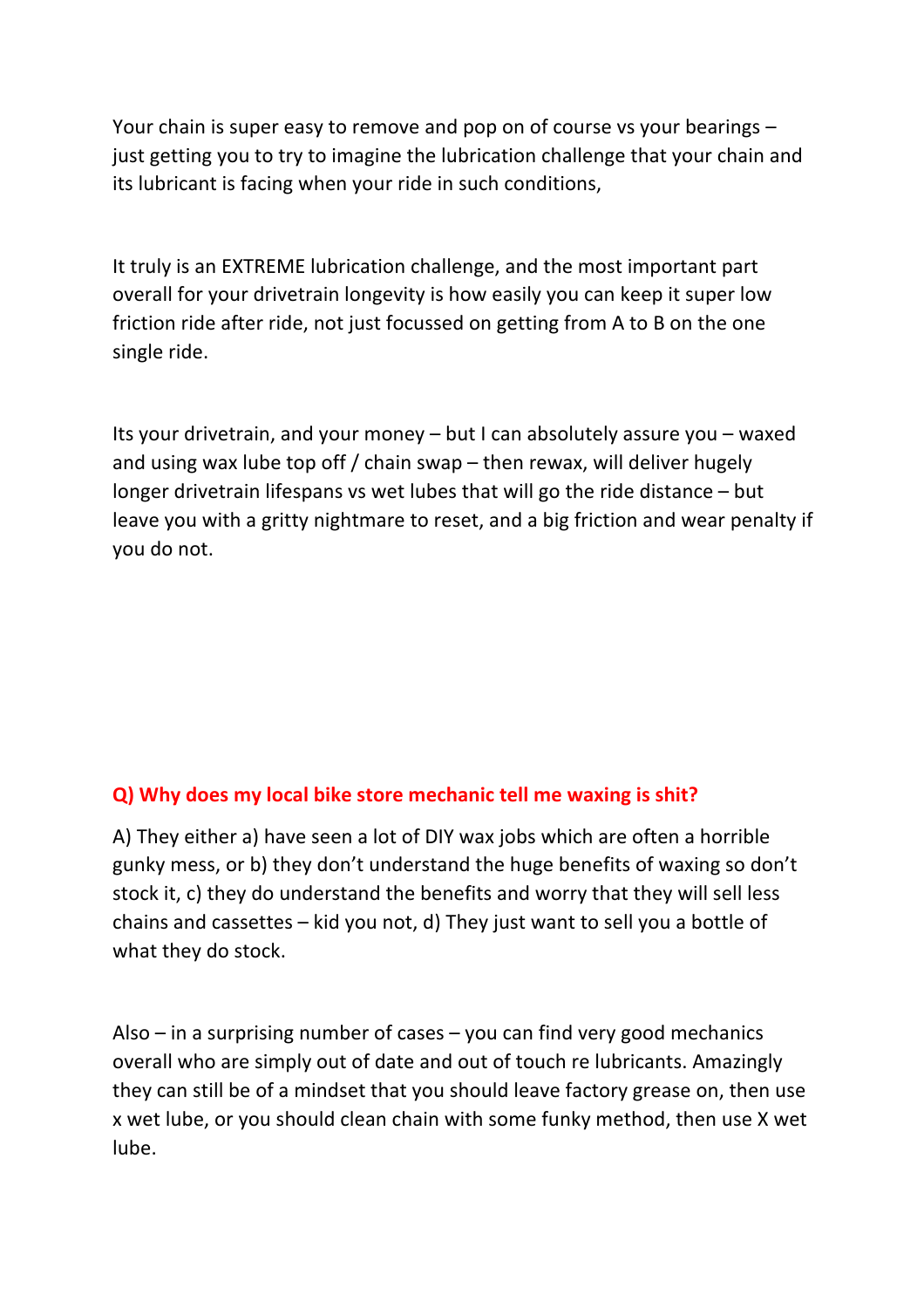What I have seen with a surprising number of experienced mechanics is that some stay extremely stubborn when it comes to lubricant knowledge, despite great advances in lubricant performance and options over recent years.

What I think happens with some mechanics is that for a time – when they are learning, they are a sponge. At some point though on some fronts – they draw a line under this knowledge. THEY know the absolute best way to clean a chain and THEY know the best lube to use after that as X pro tour mechanic showed them.

They then become very defensive of this BEST knowledge, and are extremely resistant to change.

It is often also fine for them to use a less than optimal lube as they get parts at wholesale – you do not.

You choose who to believe – the worlds most exhaustive independent testing that has verified the outstanding performance of some truly amazing products that have come to market in last few years, or someone who hasn't updated their knowledge on lubricants since 1990, or may have some other commercial bias.

Why wouldn't a shop want you to be using a product that often doubles to triples the lifespan of your drivetrain components?

Simple rule for retail success – look after your customers with the best known products and best service and advice you can, and your customers will always look after you.

Selling a Shite lube today in the hopes of a soon selling another chain and cassette – it's a short sighted and failing way of running your business.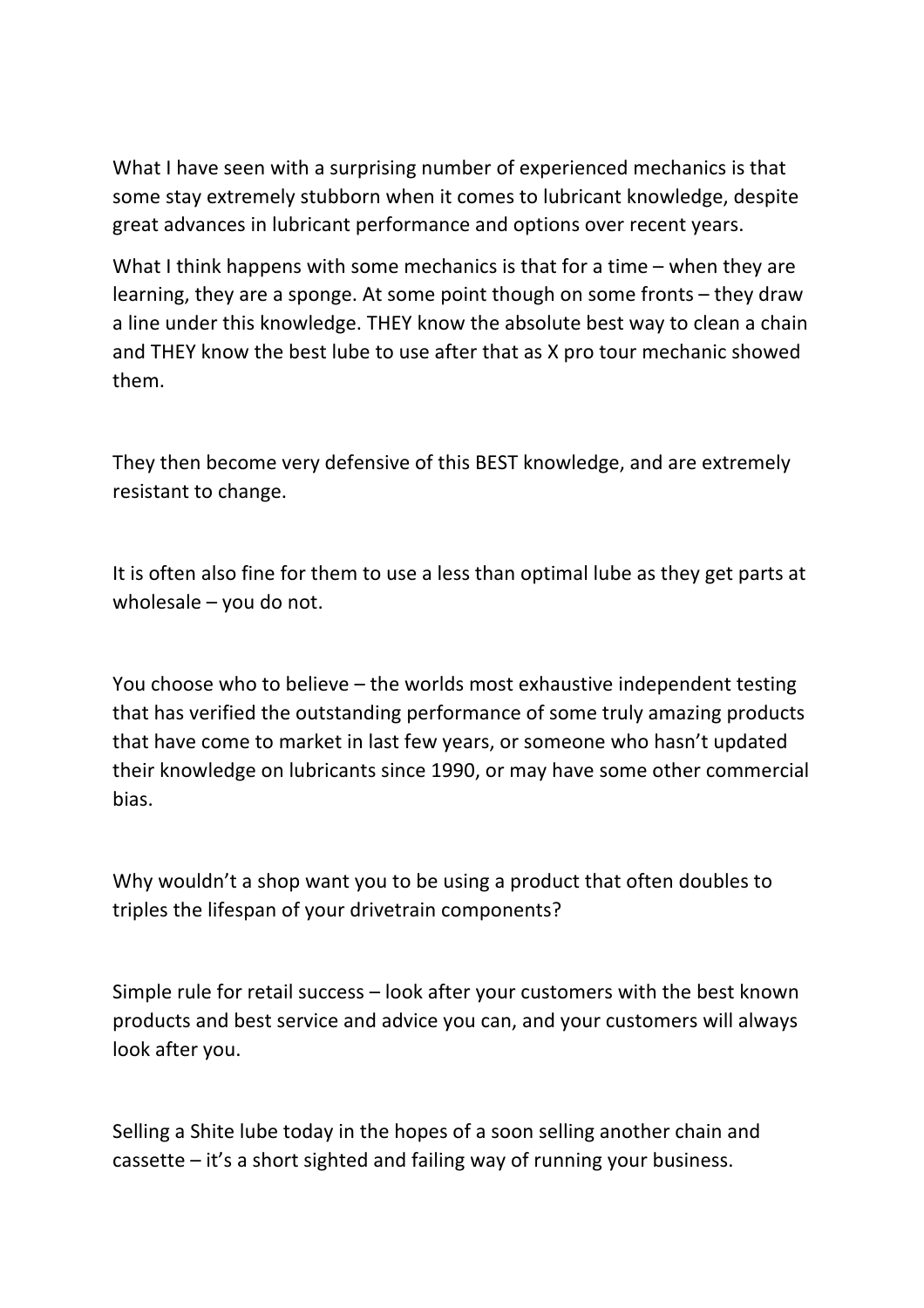There is a reason why so many key world tour stages, world championships, Olympics etc are raced on waxed chains. Low friction.

Low friction = low wear.

You choose.

# **Q) I am overall loving the switch to waxing but for my dedicated trainer bike I am getting a bit of build up of wax flakes – is there a way to minimise this?**

A) Yes you can minimise it by wiping chain after removing from wax pot, but – you will go through some cloths, and you will still get an amount of wax flakes pretty quickly if it is your dedicated home trainer bike.

I use my road training bike / tt bike on ergo mostly, I don't have a dedicated trainer bike, so for me the wax flakes are no problems, easily vacuumed up off trainer matt.

However, if I did have dedicated trainer bike, personally I would use a super clean lube like silca ss drip / tt aw, or I would use a super long lasting wet lube like synergetic, rex black diamond, Revolubes, nix frix shun, or if you are a millionaire – graphene lube.

Contamination is very low inside your house, unless something is wrong with your house, so a top wet lube – just don't over apply – yes it will go black but it wont be a big abrasive black mess and these top wet lubes have very low wear rates, stay impressively clean for a very long time in clean conditions riding, and some like the appeal for trainer bike that re-lubing can be once a month or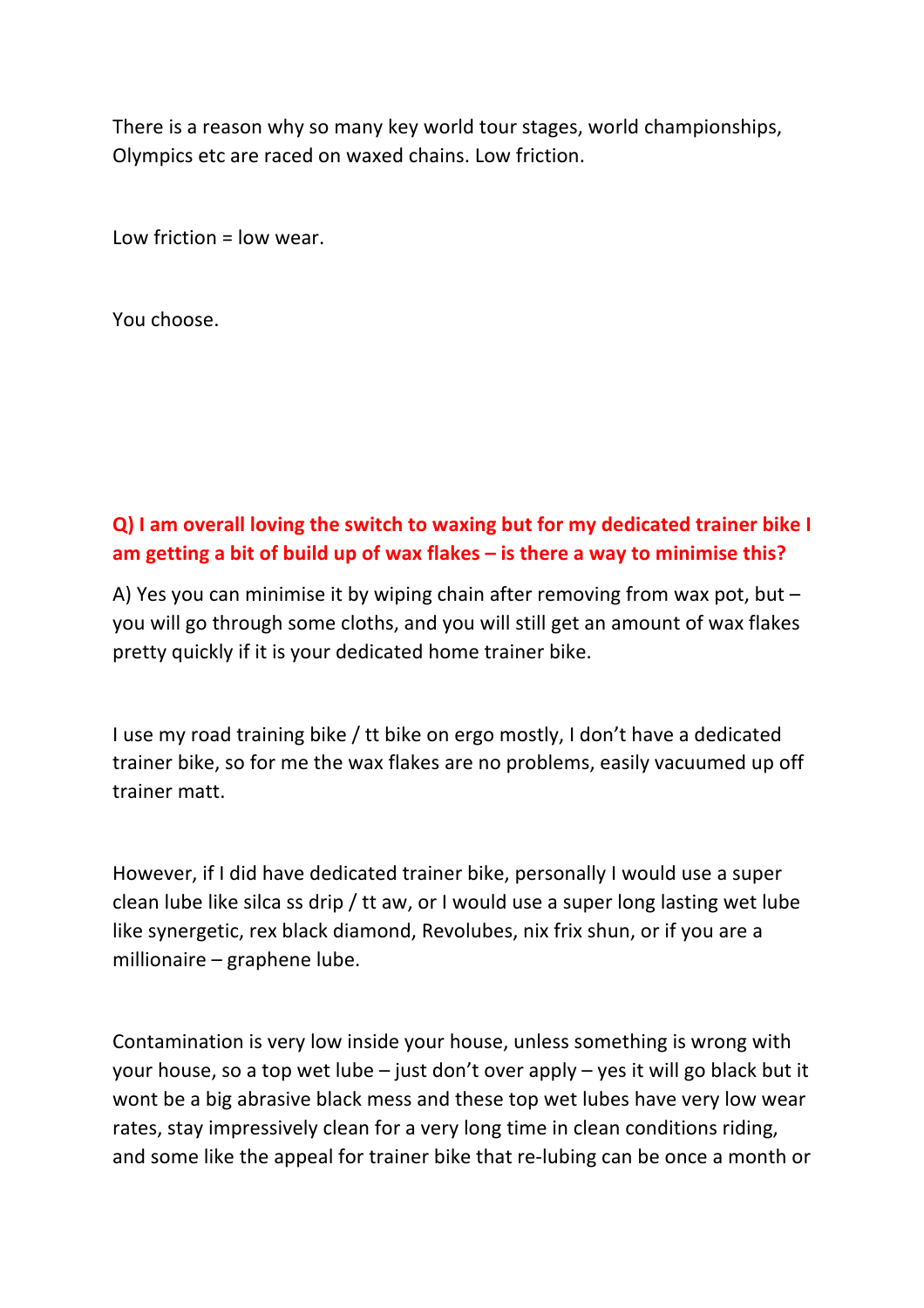bi-monthly thing depending on mileage, so such lubricants definitely have some appeal here.

As much as I am obviously a massive proponent for immersive waxing for a stack of proven reasons, for a dedicated ergo bike I personally would run a non flake lube and there are some proven amazing drip lubes that will stay super low friction on an indoor bike.

If switching between outdoor and indoor like me though, I personally stay with waxing, and grab my vacuum, the benefits for outdoor riding well outweigh 30 seconds of vacuum work post ergo.

### **Q ) How do I prep my chain for waxing – new chain / existing chain**

This is a video in itself as so many questions re chain cleaning, so pls refer to the episode prior to this one which covers chain prep for waxing / top lube choice.

# **Q ) I am sure I prepped my chain correctly but it is sounding and feeling dry very quickly, and or it is noiser than I expected**

A) Some chains are noisy on wax as the wax does not adhere as well to their coatings. Shimano 10 and 11spd chains tend to sound and feel dry about 50% faster than ybn, sram and campy 10 and 11spd chains.

Also kmc chains seem to typically have poor wax adherence, about 9 times out of 10 when I receive an email re this – when I check, it is a kmc chain. I have also tested some myself, and found they feel very dry very quickly.

It just means for such chains that you basically will need to rewax them really frequently to keep them in the silky smooth zone, or use in conjunction with the recommended wax compatible drip lubes to keep them sounding and feeling lovely.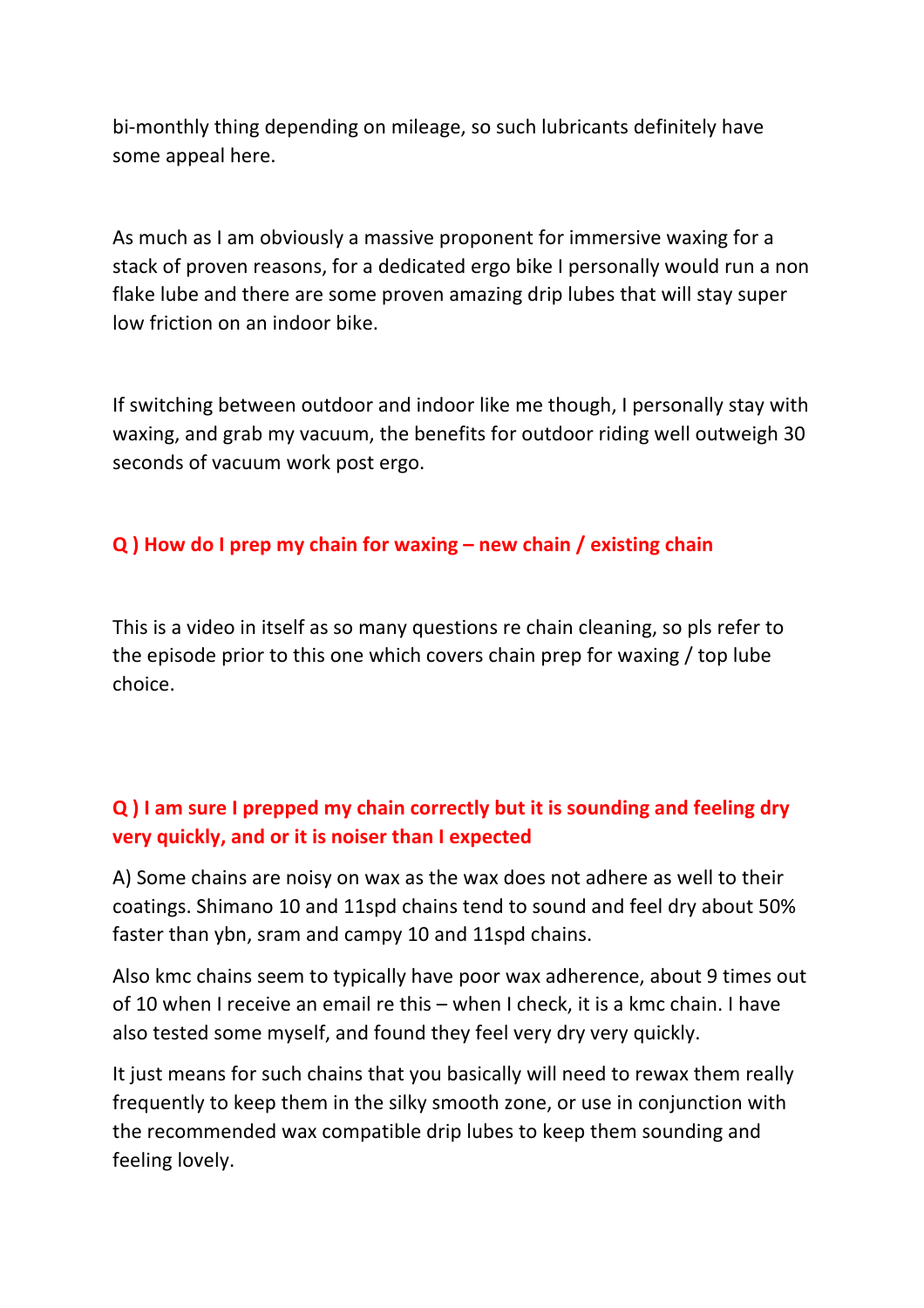Also note that whilst in general sram chains have really good wax adherence, so sram 10, 11spd, eagle chains feel silky smooth for a really good stretch on a treatment, axs road chains are seemingly just a really noisy chain, as this is coming up a lot for axs road waxers as well. Basically now 99% of such emails it is either kmc chain, or an axs road chain.

Even on many drip lubes, cyclists report axs road is noisier than previous groupset – and so yep either re-wax frequently – not a bad thing as it will have your super expensive axs parts last for longer than you are likely to own the bike, and or frequently top off ready for next ride with wax compatible drip lube.

Other chains – enjoy many hours in silky smooth silent zone – if not experiencing that, something may have been not quite right in prep, or wax is getting on a bit, or wax has been contaminated or damaged – if not getting wax experience you expected – zing an email through .

# **Q ) Do I need to stand and wait for wax to cool to 60dg c and remove chain when wax near it set temp to "lock in as much wax as possible"**

A) No. The pressures inside your chain from pedalling load reach into thousands of psi, so all you will achieve by doing this is a huge excess of wax being pressed out when start riding, and after 10 minutes you will have same amount of wax inside your chain as if you removed the chain at 90degrees after swishing and hanging to set.

Again this instruction is on a common you tube vid, and unfortunately such vids just make waxing look crazy time consuming and involved, and put people off immersive waxing, which can prevent more people enjoying vastly longer lasting drivetrains.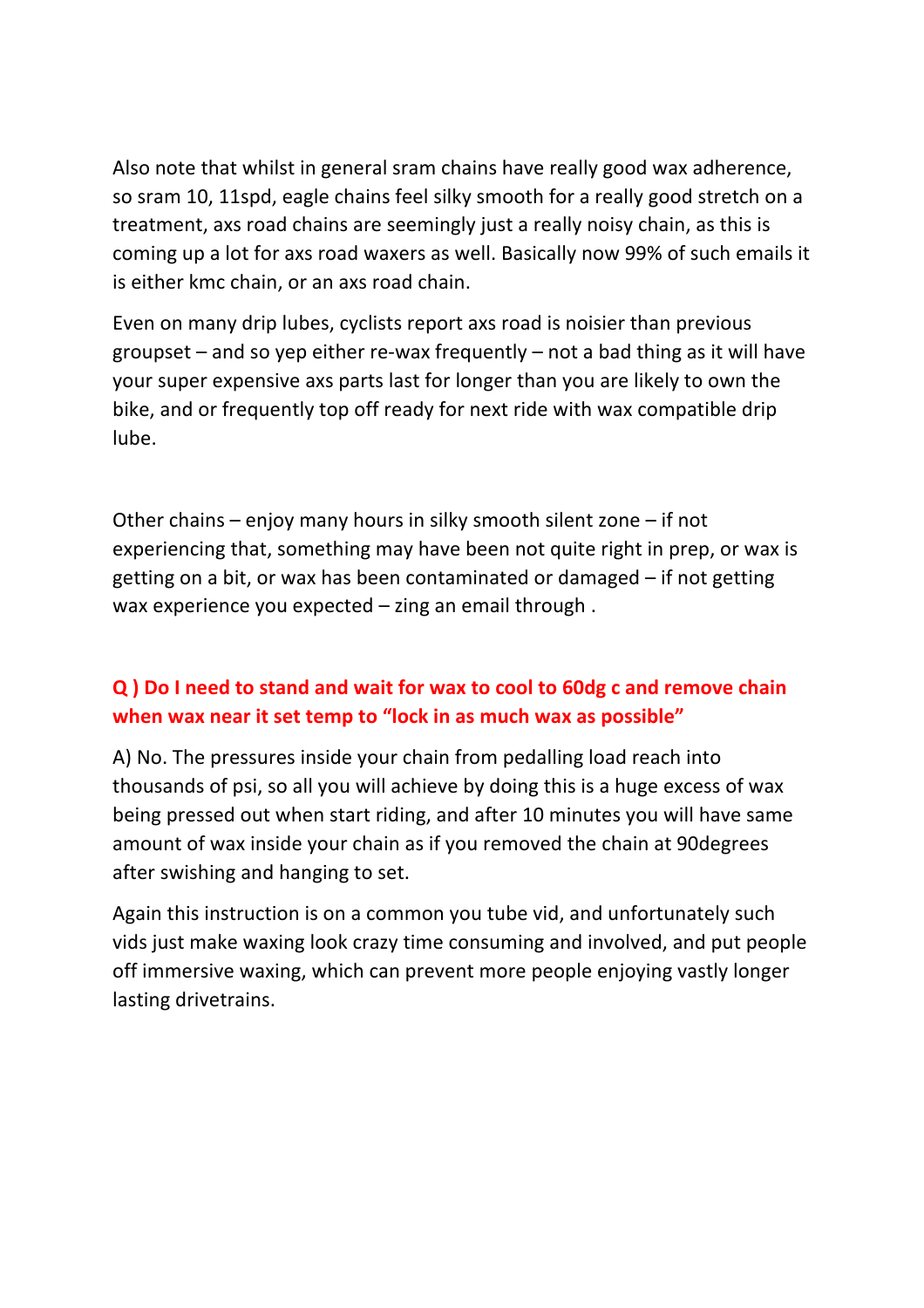## **Q ) I have a question about my DIY wax…..**

A) Honestly, unfortunately here im not going to give DIY waxing too much air time or document time. It's a minefield.

Unfortunately most DIY wax information on you tube or forums is terrible.

Most use cheap wax base, so no matter what you add to it, if the base is shit, the wax will be shit.

The ratio's of what people add is often ridiculous, like 50grams of ptfe per pound. What controlled accurate testing led to such a conclusion.

People add paraffin oil to soften the feel and extend the lifespan – this then makes it attract contamination like a wet lube, completely destroying the advantages of running a solid wax chain.

Most cheap waxes have a high mineral oil content and so get very gunky very quickly and attract a lot of contamination, and some like using candles – can also contain soy or palm oil. Such waxes are also very slow.

Also, by the time some people buy wax from place  $X +$  delivery, then ptfe from place Y + delivery, plus Moly from place  $Z +$  delivery – they have paid a decent amount, similar to or more than if they had just bought a bag of mspeedwax, and because the base wax is cheap crap, the final product is cheap crap.

Yes there is video on youtube that shows a DIY wax having less wear than Mspeedwax – I have a document covering that in my instructions tab. The test had no key variables controlled, and the fact the mspeedwax chain was rusting is a pretty big key that the mspeedwax chain was not being re-waxed frequently enough.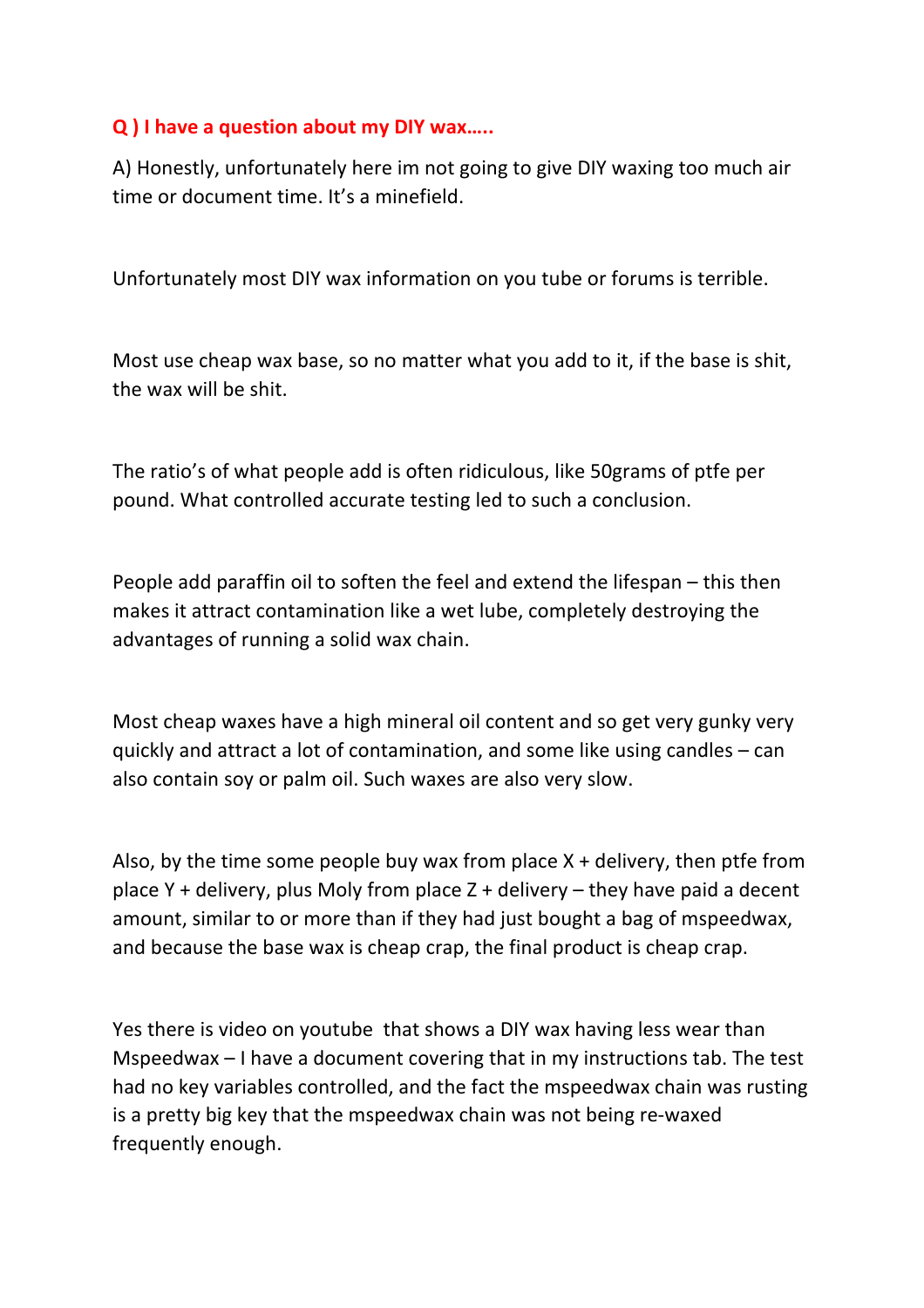Cheap waxes with high mineral oil content can last longer per treatment, and will provide more protection against oxidation if left exposed for a long time before re-waxing, but – the flip side is they are slower and dirtier over time. The test had a lot of flaws, all stepped out in the document on website.

Unless your base wax is an extremely high quality food grade paraffin like gulf canning wax, then your wax blend will not match the performance of msw / hot melt / ufo. Extremely smart people and phd chemists and huge testing resources sit behind these products – what sits behind the DIY backyard blends?

I get it – some people love to tinker and love to DIY vs pay a brand money – and so if that's you that's cool, just ensure you start with a very high quality base or the rest of what you do is a waste of time and money. If you have a very high quality base, you can DIY a lubricant that will beat a huge number of drip lubes on LBS shelves.

I am also and avid tinkerer – but before I started zfc, I can assure you – when I was just a normal if somewhat nerdy cyclist – the path of logic led me to a bag of mspeedwax - \$44.90 for a bag of amazing that lasts around 10,000km of riding – just – done, sold, I have other things to tinker with. Even silca hot melt – double the price, but again – the difference between these and 99.9% of diy waxing is simply a different league.

It is terrible DIY waxing jobs that may also be behind why you lbs mechanic is very anti waxing, as they see time and again drivetrains clogged up with so much gunk wax that chain wont even shift into the 11t cog etc.

And no I am not testing you lanolin blend or beeswax blend or lanobees blend – you can test it, if you get 15,000km to a genuine 0.5% wear without any cleaning maintenance, you have a pretty good blend – keep at it. If not, buy a bag of mspeedwax or hot melt.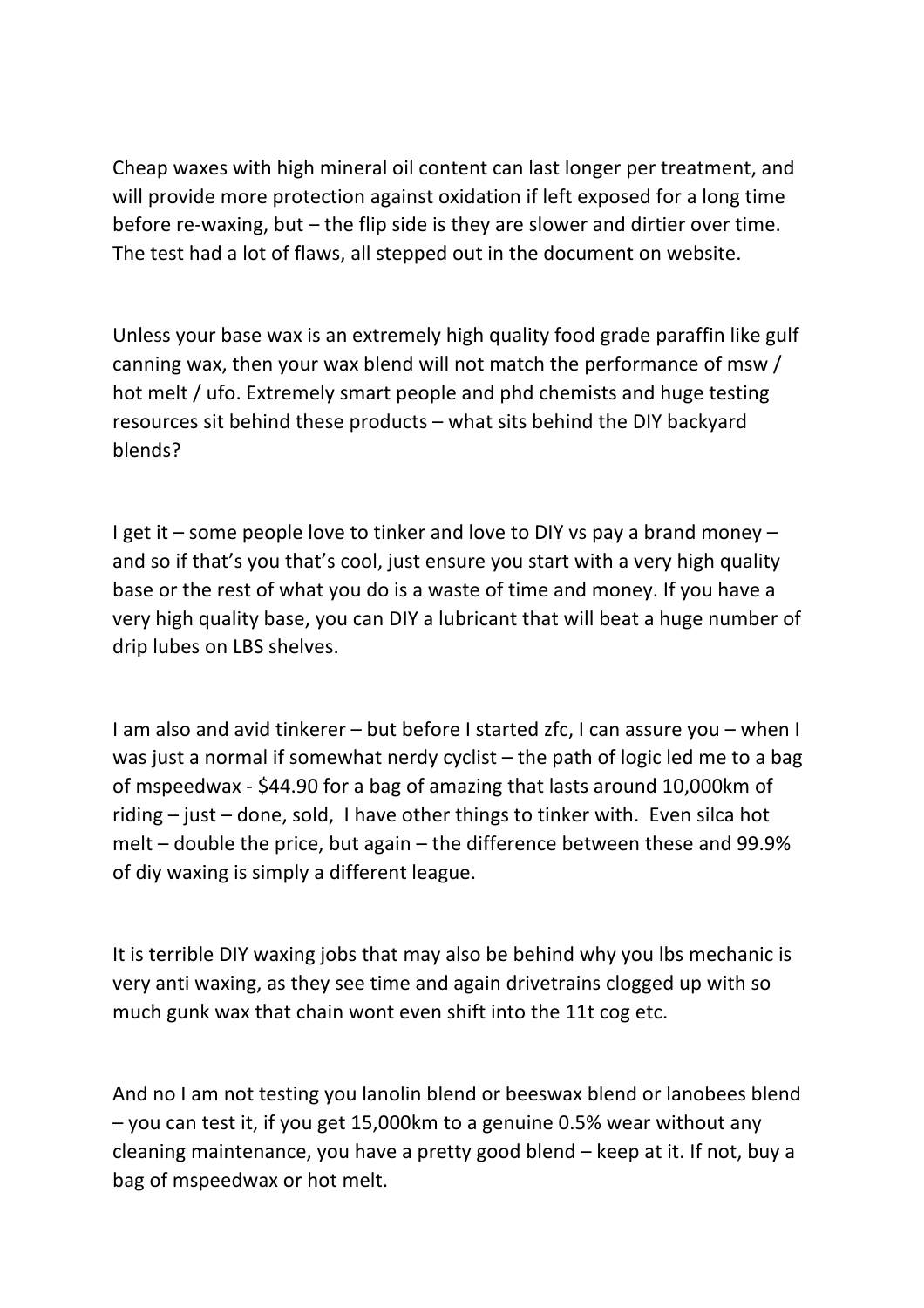I don't want to come across as im not interested in your DIY wax because I cant make money from it, it is just that it is a never ending minefield. I am contacted constantly from people all over the world asking about every possible blend of stuff you can imagine.

It is just not my focus, I am beyond flat out and miles behind testing a lot of lubricants either on the market or in development by major manufacturers that have huge development resources behind them to be a genuinely amazing product that ZFC may look to stock & recommend. That is ZFC focus, I just don't remotely have the time resources to go into a never ending stream of guesses of throwing together different stuff from your pantry. There are plenty of forums like minded DIY waxers can go and chat about their super lanolin beeswax paraffin oil ptfe moly tungsten candle super wax.

All DIY wax enquiries will no be referred to this section of this you tube video  $\odot$ 

## **Q ) What is the best wax – Mspeedwax, Hot Melt or Graphene Wax**

A) MSpeedwax has had a new formula out for about a year which removes ptfe and has updated to tungsten disulphide vs moly, as well as other secret tweaks. I have only just found a slot for testing in ZFC protocol – it is still testing at this time but main results are in and it is testing extremely close to silca re outright longevity, dry contamination, wet contamination – hot melt had a slight advantage in wear rate for extreme conditions block.

My testing confirms or not if a lubricant is outstanding or not in these conditions but does not give an outright efficiency number as it is based on wear correlation due to many reasons – efficiency testing does not yet have an agreed test protocol and numbers are all over the place from one lab to another. Im not going to add to this mess until an approved protocol by a governing body is in place – until such time – the zfc test protocol is extremely robust.

For more info on this front refer here;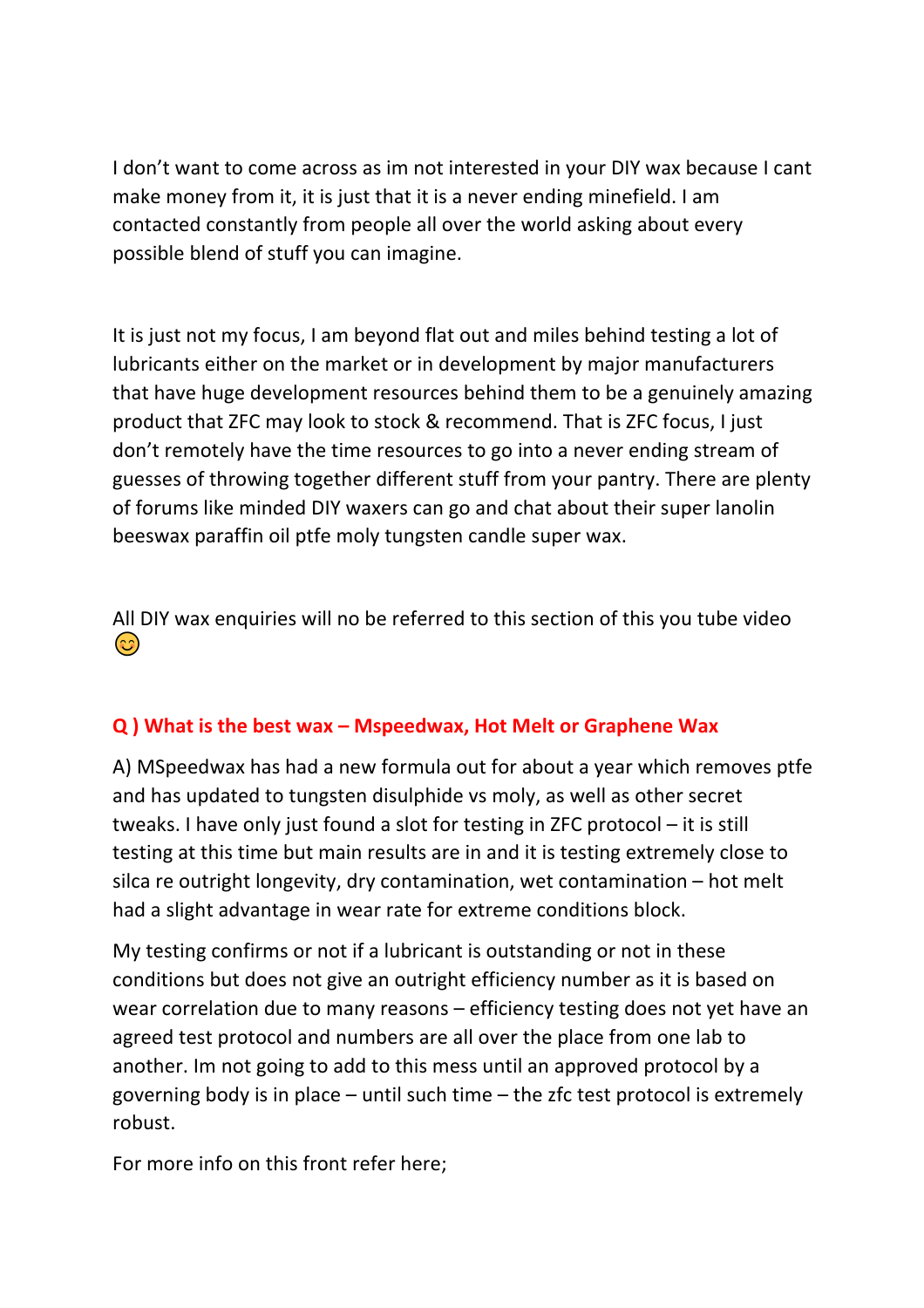https://cyclingtips.com/2021/08/nerd-alert-podcast-separating-chain-lubetesting-fact-from-fiction/

Which one is slightly faster out of Mspeedwax or hot melt I do not know, and I love both of those products immensely, they just deliver unbeatable day in day out super low friction and wear and cleanliness just for popping chain off and into a pot. It would almost feel like choosing between ones children – ZFC has been driving home the benefits of immersive waxing with proven top wax since inception.

I can say that in the control testing and field testing Graphenwax unfortunately and surprisingly tested very poorly with very high wear from the start, and it quickly continued to get worse once contamination was added, it did not reset contamination like msw / hot melt, it was very dirty, and just as flakey -whilst seeming being too soft and so not forming a solid super slippery polished and self healing coating like mspeedwax / silca hot melt. I have had a lot of feedback from cyclists all over the world emailing same experience. I have contacted absolute black and they refute all such test results and feedback, all their feedback has either been very positive or they have tracked the issue down to being the customers fault re incorrect initial prep.

ZFC stands by its proven extremely robust control testing, the same test that proved their Graphenlube to be one of the best lubricants invented, which zfc does stock and recommend (for the right rider).

#### **Q) Waxing and TRACK Chains**

Most track chains are a) Bushing design and b) have very tight tolerances. It is much harder to both ensure factory grease has been cleaned out from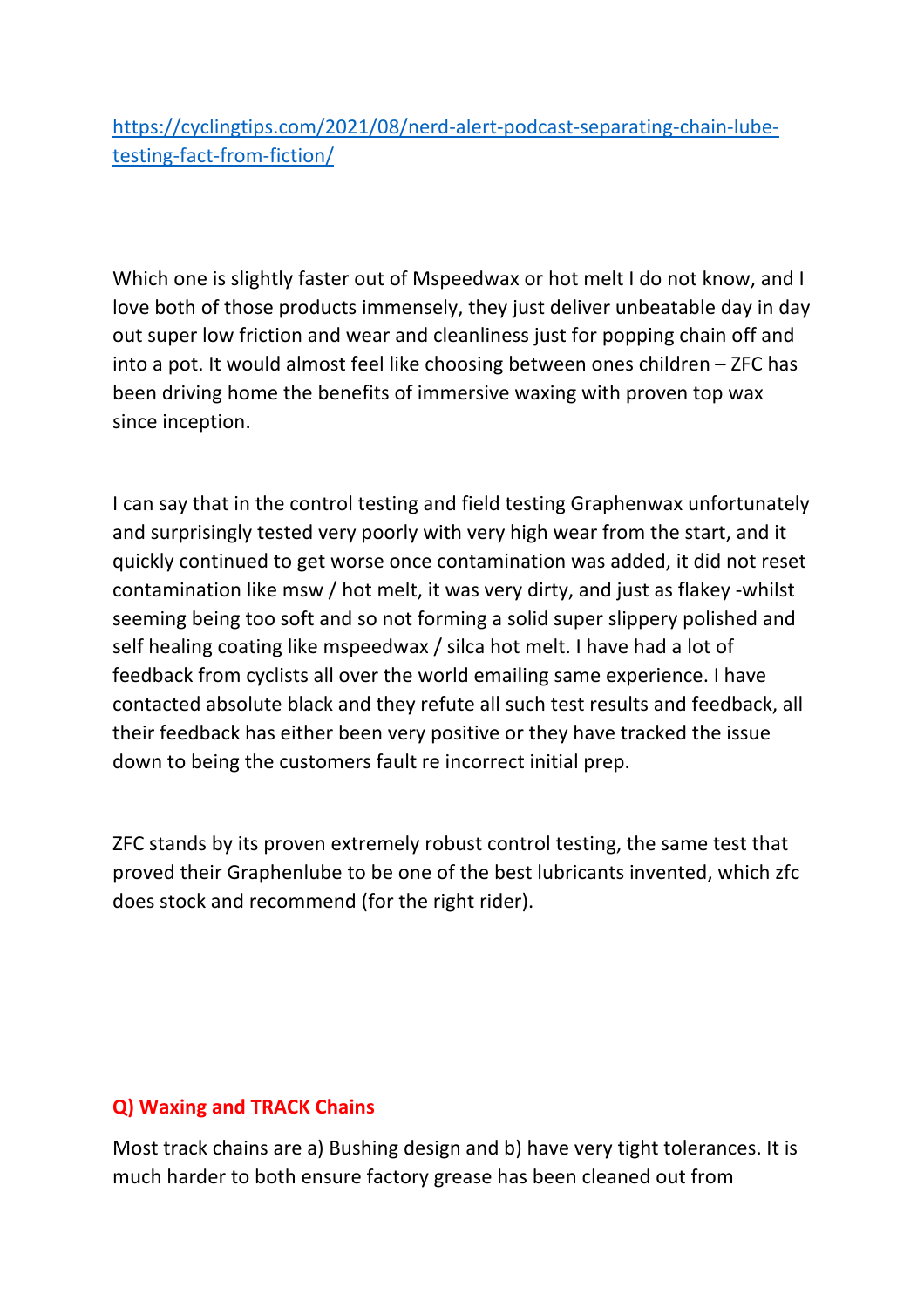between pin and bushing and bushing and roller, as well as ensuring wax penetration in.

Waxing track chains it is best to use a candy / cooking thermometer to take wax up to max safe temp before may start to break down the paraffin's long chain molecules – so bring wax up to 105dg Celsius – ensure chain is in wax for at least 10 mins to be at same temp as wax, and really swish the bejeezus out of it.

At ZFC for track chain prep not only are ultrasonic's handy for cleaning the chain initially, but they are also used as part 2 of the re-wax process to ensure 100% penetration.

On the plus side, a wax treatment for track chains lasts a lot track time and no mess when changing cogs.

\*\*\*NOTE!! – Wax break in on track chains post re-wax is notably longer vs road chains, and it can take a bit to get rollers moving as there is a big wax bond surface between roller and bushing. If you have a race coming up, ensure chain has had at least 45 mins to 1 hour break in time to ensure all wax surfaces fully broken in and polished.

The YBN SLA 410 chain is a brilliant option, it is the only track chain I know that is a bushing-less design just like derailleur chains which makes them much easier to wax and break in – they are as easy to do as derailleur chains, and despite being much lighter the YBN 410 tested as having almost 1000n greater tensile strength than an Izumi Super Toughness. Izumi chains are notoriously hard to wax and break in due to very tight tolerances. Super tight tolerances are also a concern for outright efficiency out of the box – such chains may need extensive break in periods to hit optimum efficiency.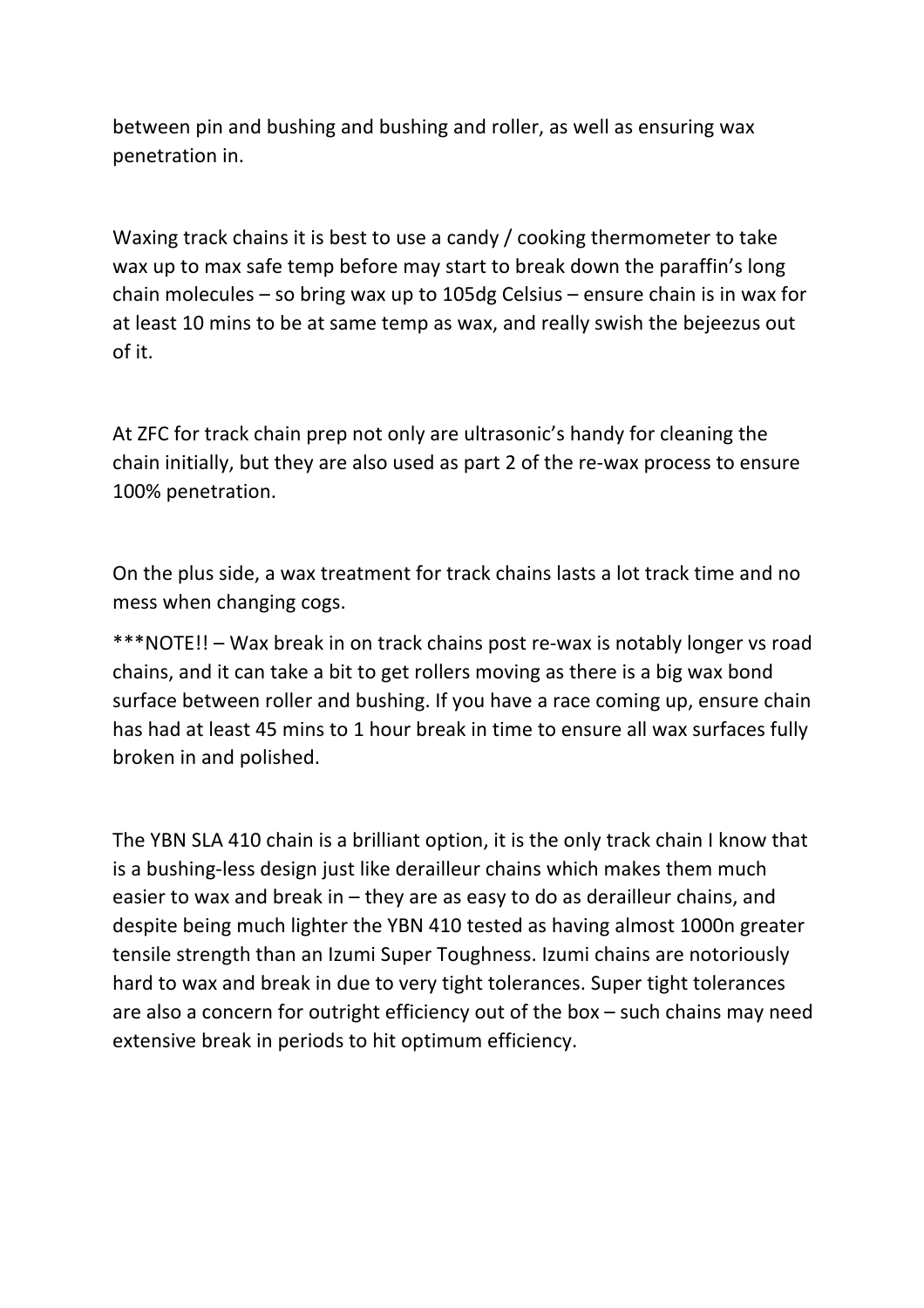# **Q) What is the difference between candle wax / cheap paraffin online vs MSpeedwax? I know Mspeedwax has some go fast additives in it but it costs a lot more?**

A) Candles / cheap paraffin have a very high mineral oil content of typically around 7%. This means it will get quite gunky quite quickly, and this gunky part will gather more contamination more quickly, so the wax in the pot will become contaminated much more quickly as well. The base wax in Mspeedwax is the highest lab grade paraffin available which is refined down to practically zero mineral oil content. You can literally eat this base paraffin with no ill effects. This lab grade paraffin is expensive, I have looked at this lab grade paraffin from Norco chemical supplies in aus, and 1 lb bag of just the paraffin costs more than a 1lb bag of Mspeedwax.

Over the years I have had A LOT of home waxers using candles / cheap paraffin try mspeedwax. The fact they keep ordering mspeedwax shows me they don't go back to the cheap stuff. I have also seen many home wax chains, and most are not a good look. If you listened to a recent Nerd Alert podcast on Cycling Tips – their go to mechanic Zac was anti wax because he had just seen too many "waxed" drive trains so gummed up they wouldn't even shift gears or be able to shift into the 11t cog etc.

A lot of the voodoo and poor miss-conceptions re waxing come from the cheap backyard wax methods that one see's on you tube etc, and overall it can give waxing a bad rap which leads to many people being turned off and missing out on saving a veritable shipload of friction and wear every ride, as well as all the maintenance savings.

Make no mistake, the difference between the majority of home blends & Mspeedwax is night and day.

#### **Q) Should I add paraffin oil to it? I've heard it makes it last longer?**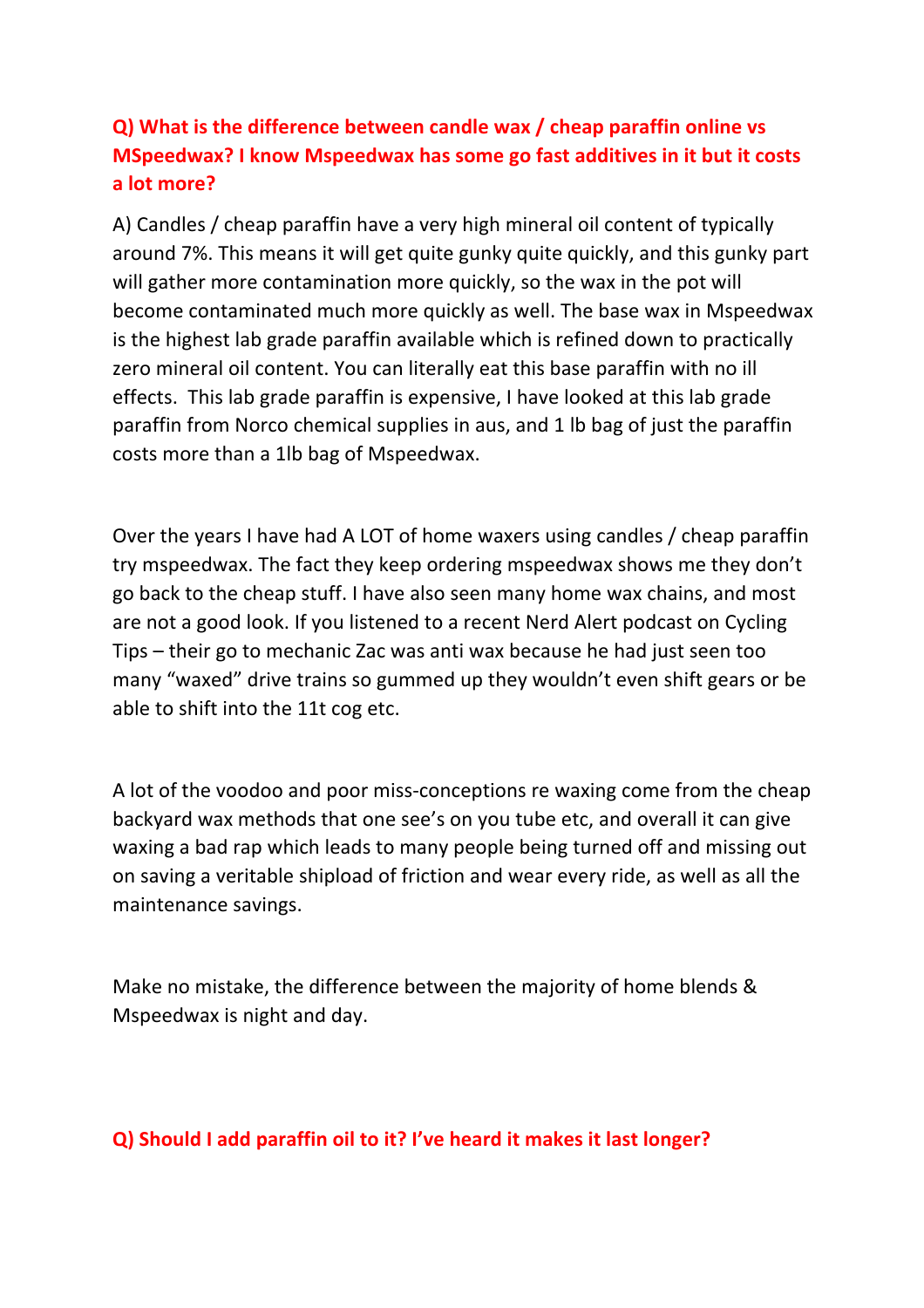A) Adding paraffin oil will make an mspeedwax or other paraffin wax treatments last longer, but it will completely undo the unassailable advantages of immersive waxing and running a super slippery solid lubricant on your chain. Not only do you re-introduce viscous friction and increase stiction which are two of the key area's where solid wax has an efficiency advantage over drip lubes, but by having a wet lub on top, every airborne particle will now stick on contact just like any other wet drip lube.

Outright longevity per treatment is not mspeedwax / highly refined paraffin wax's main brief. Ultra low friction, parts wear rates and cleanliness is what it delivers – adding paraffin oil will destroy that.

Don't do it.

# **Q) have you tried Steve from Oz cycles wax blend and what do you think about his video where he shows his blend had lower wear than mspeedwax, the mspeedwax chain was rusting, and there were metal particles caused by moly being corrosive**

A) yes I have and that video was a bit of a nightmare of a lot of hard effort to unfortunately produce a bunch of terrible conclusions.

- $\triangleright$  Real world riding has so many variables (load / contamination exposure / re-wax frequency at same km's & load and contamination exposure etc) that one would need to repeat test for both waxes across many chains and average the results to get a very ballpark end result for both lubricants. It is not remotely accurate as a proper controlled test – one where load is controlled for the same time and distance per interval, re-lubes / waxes are done at the same point, contamination introduced is the same type, and at the same time, and the same amount etc etc.
- $\triangleright$  Can you think of any other type of test where so many key variables are run completely uncontrolled, that would be accepted as a valid test?
- $\triangleright$  The fact the mspeedwax chain was rusting shows that he was not re-waxing frequently enough. MSpeedwax being so highly refined to have no mineral oil content means you need to re-wax at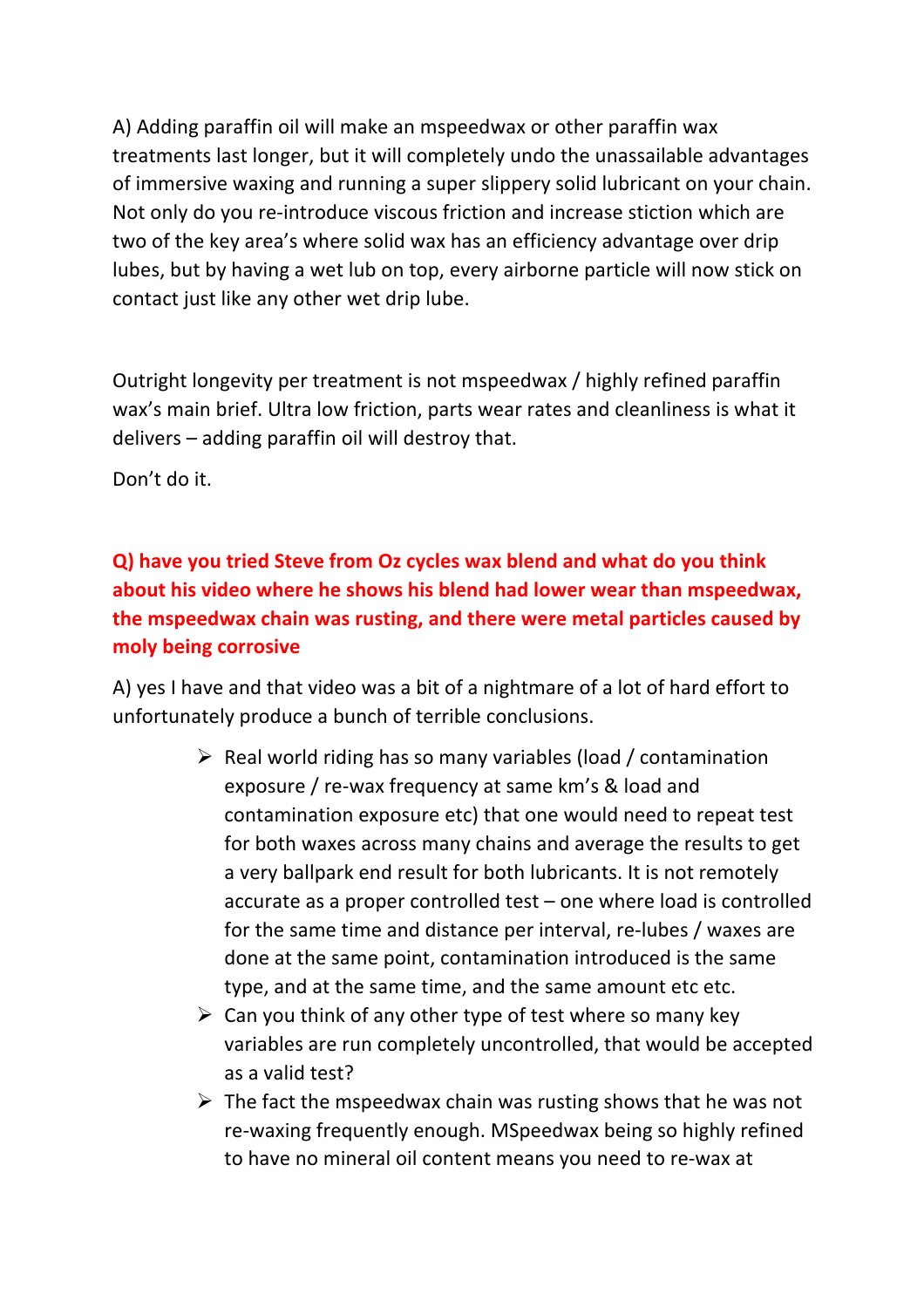correct intervals, there is no oily coating to protect against rusting if you go too long between re-waxes. The rusting mspeedwax chain is huge hint as to why the mspeedwax recorded a higher wear rate vs his wax blend. I have been waxing for nearly 100,000km now, and have never had a chain rust, because I rewax at the correct intervals.

 $\triangleright$  Lastly – the theory re moly causing the metal particles due to being corrosive is just way off. Moly is proven outstanding friction modifier and is used in many industrial applications. The presence of metal particles would likely have been from excessive wear periods when he has pushed waxed treatment far too long (like when it is rusting) leaving chain with basically no lubricant inside, and a resulting metal on metal wear.

Previous videos by Oz cycle on immersive waxing have included things such as dunking chain in cold water after removing from wax pot to "lock in as much wax as possible" – which is a terrible thing to do as the pressures inside chain when start pedalling will simply press all this excess wax out making a big mess. After 10 mins of riding you will have the same amount of wax inside chain whether you "Lock in as much wax as possible" or hang to set as is on a 40 degree day.

It seems like Oz Cycle is genuinely trying to add good value to his viewers but unfortunately a lot of his testing – whilst it gathers great support due to the sheer amount of time and effort put in  $-$  it too often simply arrives at the wrong conclusions due to lack of proper understanding and testing that has far too many uncontrolled variables.

So whilst well intentioned, I do worry that incorrect information can sometimes do more harm than good. I have lost count of how many people I have spoken too who have tried home waxing following Steve's video's, had a terrible time of things, thought waxing was pretty terrible, told all their friends it was pretty terrible, as well as any mechanic seeing those drivetrains would also think waxing is pretty terrible. It is just not a great situation.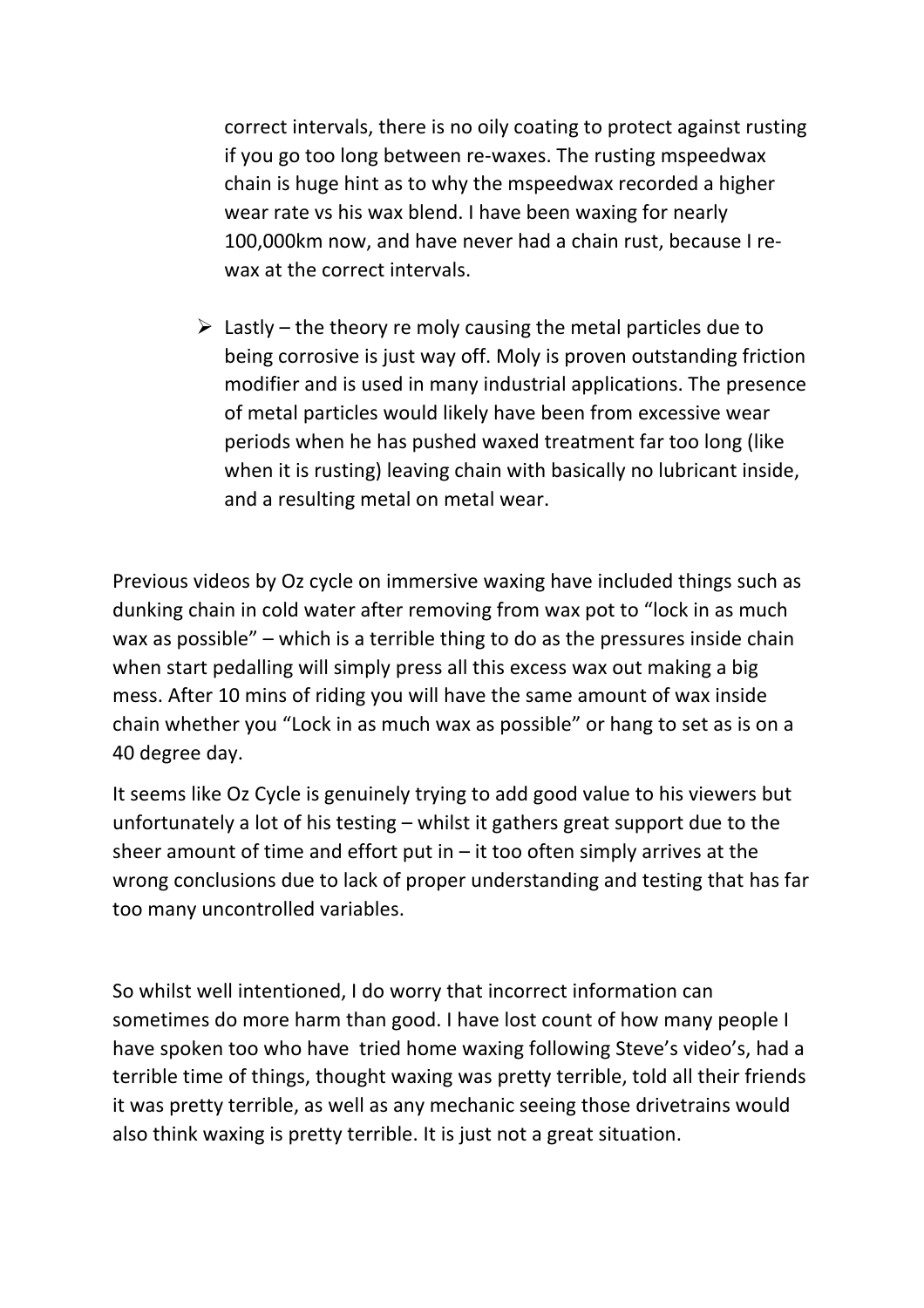The results and conclusions in that video when you take into account the above – show how easy it is for testing to seem on the surface to be very good – when in reality it was simply miles off on pretty much every outcome. And there are far worse video's re waxing and lubes on you tube than Oz cycles.

Sheer input effort and hours isn't enough – if you are putting out information to thousands of viewers, you have a responsibility – a big one – to ensure the accuracy of what you are reporting.

If I conduct a test and the results are a bit interesting, I contact the manufacturer / re- run test / both.

Where was the contact to myself re the strange test result, rusting, postulation re moly and corrosion wear? – There was none. Where was the contact to Mspeedwax? There was none.

Just skipped straight past go and jumped onto a bandwagon of incorrect postulations and conclusions that suited his own personal outcome. Fancy that.

Remember I do not care who makes the best lubricant – I test to find the genuine best, and if it is – I stock it.

I offered Steve to send me a batch of his blend for control testing – he said he would, it has never arrived –that was many months ago at the time of writing this FAQ.

I have had a number of Oz Cycle backers say "but he doesn't sell that wax, he has no vested interest in it!"

Yes he does. It is his recommended product, from his supposedly amazing knowledge of chains and lubricants. It is his apparent great free knowledge that he has many thousands of you tube subscribers. This brings him advertising revenue. The more he can wow you with his in depth testing and outcomes, the more shares, the more viewers & subscribers, the more money he makes.

If he is not selling a product, but making money, YOU are the product.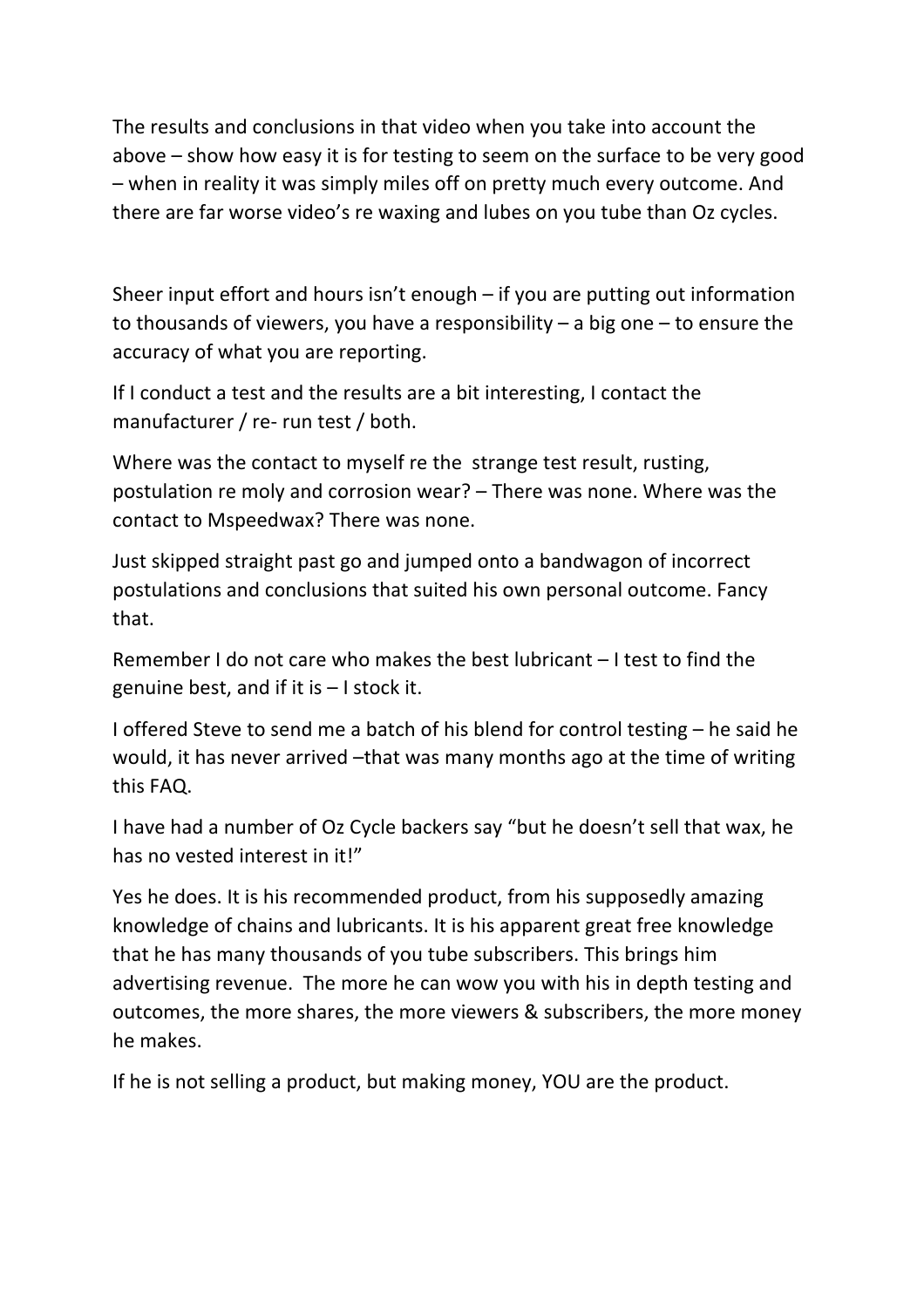If all the above seems a bit harsh – Remember I work hard to improve the amount and QUALITY of information available that will genuinely save you watts and running costs. If video's are being pumped out that undermine this and add to miss-information, it is obviously frustrating.

Zero Friction Cycling's business model is very transparent – use the worlds most exhaustive controlled testing to find and stock the genuine best in class products.

If something was better than Mspeedwax, that would be what I recommended as number one, simple as that. If a drip lube was better I would simply stock that and recommend that as number one – as you can see, the support required around immersive waxing can be high – I often spend up to two or even three hours every day answering emails for questions about waxing. I would be lucky to spend 3 hours a month answering questions about the drip lubes I stock. Life would be easier if a drip lube was numero uno, and if an easy and cheap to make home blend was better, I would be making it and selling it.

#### **Re the part re have I tested that blend by Oz cycle?**

A) No – As above I did offer to test, but it was never sent. At the time of writing I have over a years worth testing that is "urgent" to get done. Similar to the number of questions I am asked re chain cleaning, I am also frequently asked with regards to so, so, so many different blends and variations of wax / lanolin / bee's wax and on and on.

Unless the base wax is lab grade paraffin, based on what I know from a fair bit of time concentrated in this space over the last few years – it simply will not be as good. The base for Steve's wax is a much cheaper paraffin, it will be longer lasting per treatment vs the very highly refined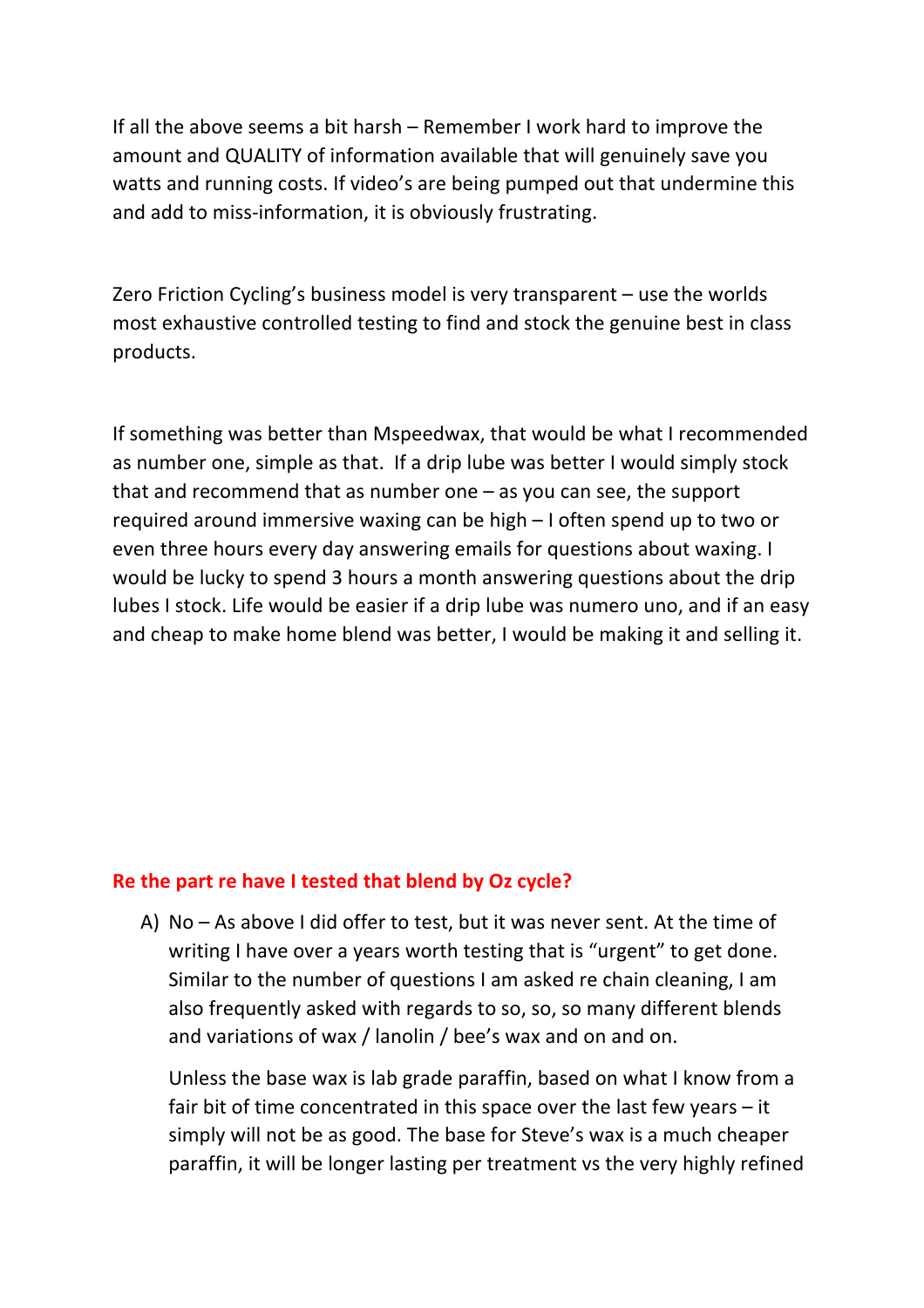lab grade in Mspeedwax, but it will not remain as clean or low friction – this is something I have seen countless times with countless home wax blends along the same lines – again I could spend my entire life testing home wax blends – to what end?

As long as the wax base isn't too terrible and one avoids silly things like adding paraffin oil, then many home wax blends may well outperform a lot of the typical drip lubes stocked on shelves of your LBS, but they won't match Mspeedwax for all the reasons above. If you want a less refined wax for its greater longevity and oily protection against rusting – then you can absolutely go forth and easily make your own and have a good time – but it is simply not a level of product that ZFC needs test – there is much more highly valued testing to get too asap vs a never ending stream of home blend variations from you tube.

I would recommend that when it comes to lubricant testing and immersive waxing, for proper independent information refer to the original Friction Facts / velo lab testing as well as Zero Friction Cycling testing and detail reviews, and be wary of low grade testing with huge uncontrolled variables on key aspects of the test, regardless of how many hours of effort were put into the test.

## **Finally - Is wend wax the same as immersive waxing?**

ZFC recommendation at this time of writing would be not to consider Wend Wax, initial testing results, as well as communication with Wend, have come out very poorly indeed.

Wend hit the marketing hard stating "Just rub wax on outside of chain and have a race ready chain in seconds!"

If you rub a solid lubricant on the outside of your chain – you have a solid lubricant on the outside of your chain, no matter how you try and massage it. Massaging it may help it get a little bit inside rollers, but it will not penetrate at all through to the pin. The first test following instructions to the letter showed wear rate basically exactly the same as chain strip cleaned and run without lubricant.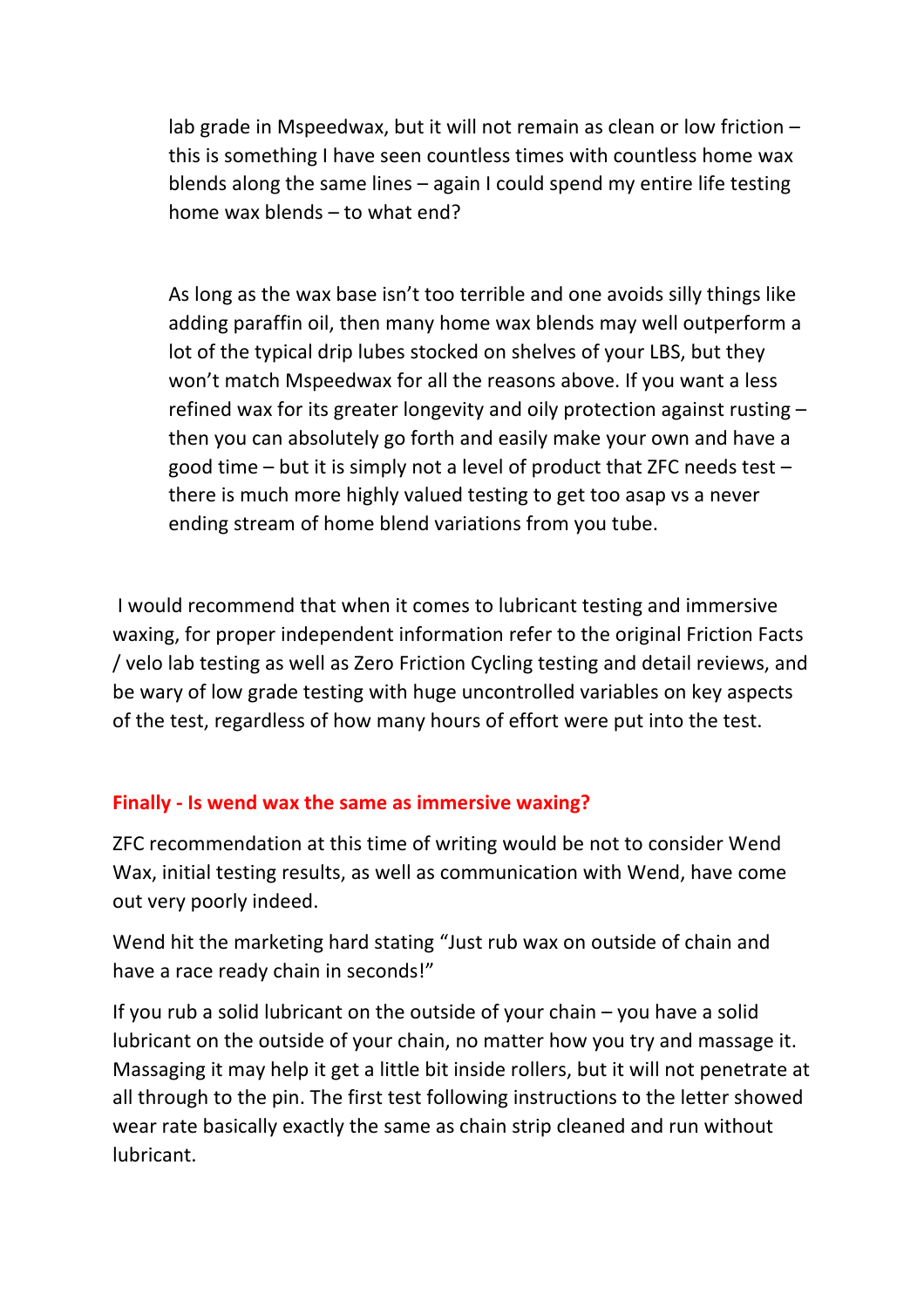Then wend came out with "the advanced application technique" where one now dissolves the wax in with their own special solvent. This did work, sort of, but it was very average vs good lubricants re wear rate, and chain & drive train becomes very gunky over time with wax that almost needs a chisel to remove.

And, I don't yet understand why one would spend more money, to mix their own wax drip lube on the go in a faffy multi part process, when you can simply buy a vastly better pre-mixed wax lube like Tru-tension Tungsten All weather, Swoove, Squirt etc.

Then Wend came out with colours, and dismaying the market went wild. I had hoped the market was smarter than this by now. Dear me.

To actually have your coloured drive train and some lubrication you need to;

- $\triangleright$  Rub on coloured wend.
- $\triangleright$  Dissolve wax in with their wax off solvent. This will dissolve the colour.
- $\triangleright$  Allow chain to dry
- $\triangleright$  Rub coloured wax on again to get your coloured chain back.
- $\triangleright$  Enjoy about 5 to 10 minutes of a coloured chain.
- $\triangleright$  Enjoy a massively over waxed chain and gunked up drivetrain. Prepare hammer and chisel.

I have also sent wend factory wax chain off for outright efficiency testing at wheel energy, as well as seeing the same testing by Ceramic speed, both results were similar, but the friction loss result was so high I am double checking before I go to print.

They now have I believe a hot melt wax out and a liquid wax version out – I will get to testing and hold onto my hat re how it goes, but until it is independently tested and proven, based on what results and marketing vs reality to date, I would really, really think about that decision. Take a moment and think about the marketing vs what can possibly be occurring with solid rub on stick and the